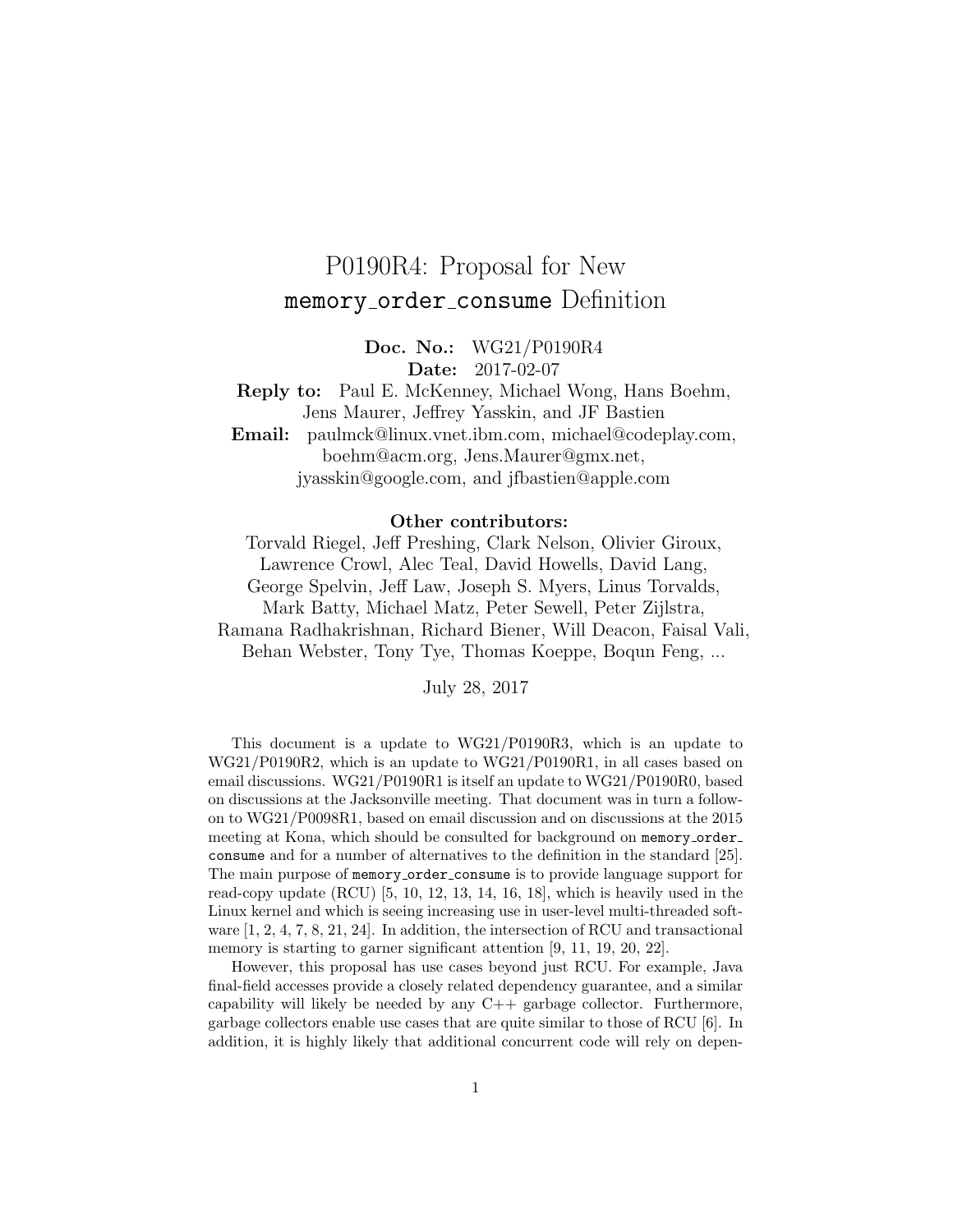dency ordering, given that mainstream implementations provide dependencyordering guarantees via TSO or via hardware dependency ordering.

Please note that this document focuses only on the semantics of dependency ordering. Information on the syntax of marked dependency chains may be found in the working paper entitled "P0462R1: Marking memory order consume Dependency Chains" which updates P0190R2 at [http://www.open-std.org/](http://www.open-std.org/jtc1/sc22/wg21/docs/papers/2016/p0462r0.pdf) [jtc1/sc22/wg21/docs/papers/2016/p0462r0.pdf](http://www.open-std.org/jtc1/sc22/wg21/docs/papers/2016/p0462r0.pdf).

This document presents a proposed solution to the problems with memory order consume in the current C and  $C++$  standards. Section [1](#page-1-0) describes the overall approach, Section [2](#page-2-0) provides an informal definition, Section [3](#page-11-0) provides draft wording, Section [4](#page-15-0) provides a series of litmus tests demonstrating dependency chains, and finally Section [5](#page-27-0) summarizes benefits, drawbacks, mitigations, and open issues.

## <span id="page-1-0"></span>1 Approach

The purpose of memory\_order\_consume loads is to provide ordering guarantees similar to those of memory\_order\_acquire loads, but, in contrast to the wording in the current standard, only in cases where there is a robust dependency between the memory order consume load and some subsequent operation. A robust dependency is guaranteed to be preserved by both compilers and CPUs (other than DEC Alpha) without the need for explicit memory-fence instructions, and is a subset of the syntactic dependencies that earlier  $C++$  standards [\[25\]](#page-31-0) specify for memory order consume. In contrast, the approach currently in the standard requires the compiler to insert artificial dependencies or even memory-barrier instructions so that even non-robust dependencies will be preserved.<sup>[1](#page-1-1)</sup>

Another conspicuous change is that this proposal does not require dependencies to be carried by integers, but instead only by pointers. Note that versions v4.2 and later of the Linux kernel avoid carrying dependencies through integer variables [\[15\]](#page-30-11). At first glance, it might seem that restricted carrying of dependencies through intptr\_t and uintptr\_t is needed to tag pointers, but such tagging is not supported by the current  $C++$  standard. This document therefore completely prohibits carrying dependencies through integers.

In fact, the overall approach is to provide only those dependency-chain preservation guarantees that are actually used in recent releases of the Linux kernel. This has the beneficial effect of making a minimal implementation (excluding pointer-comparison intrinsics and diagnostics) trivial on systems other than DEC Alpha: The implementation need only compile a memory\_order\_consume to emit the same code that it would for a memory\_order\_relaxed  $load.^2$  $load.^2$ 

<span id="page-1-1"></span> $1$  Note to Linux kernel hackers: From here on out, the word "implementation" will be used instead of "compiler", as is the custom in the C++ Standards Committee.

<span id="page-1-2"></span><sup>&</sup>lt;sup>2</sup> DEC Alpha systems require that each memory order consume loads be followed by full memory-barrier instructions if there are any loads that depend on the memory order consume load. [\[3,](#page-29-8) [23\]](#page-31-2). Therefore, on DEC Alpha we recommend promoting memory\_order\_consume loads to memory\_order\_acquire.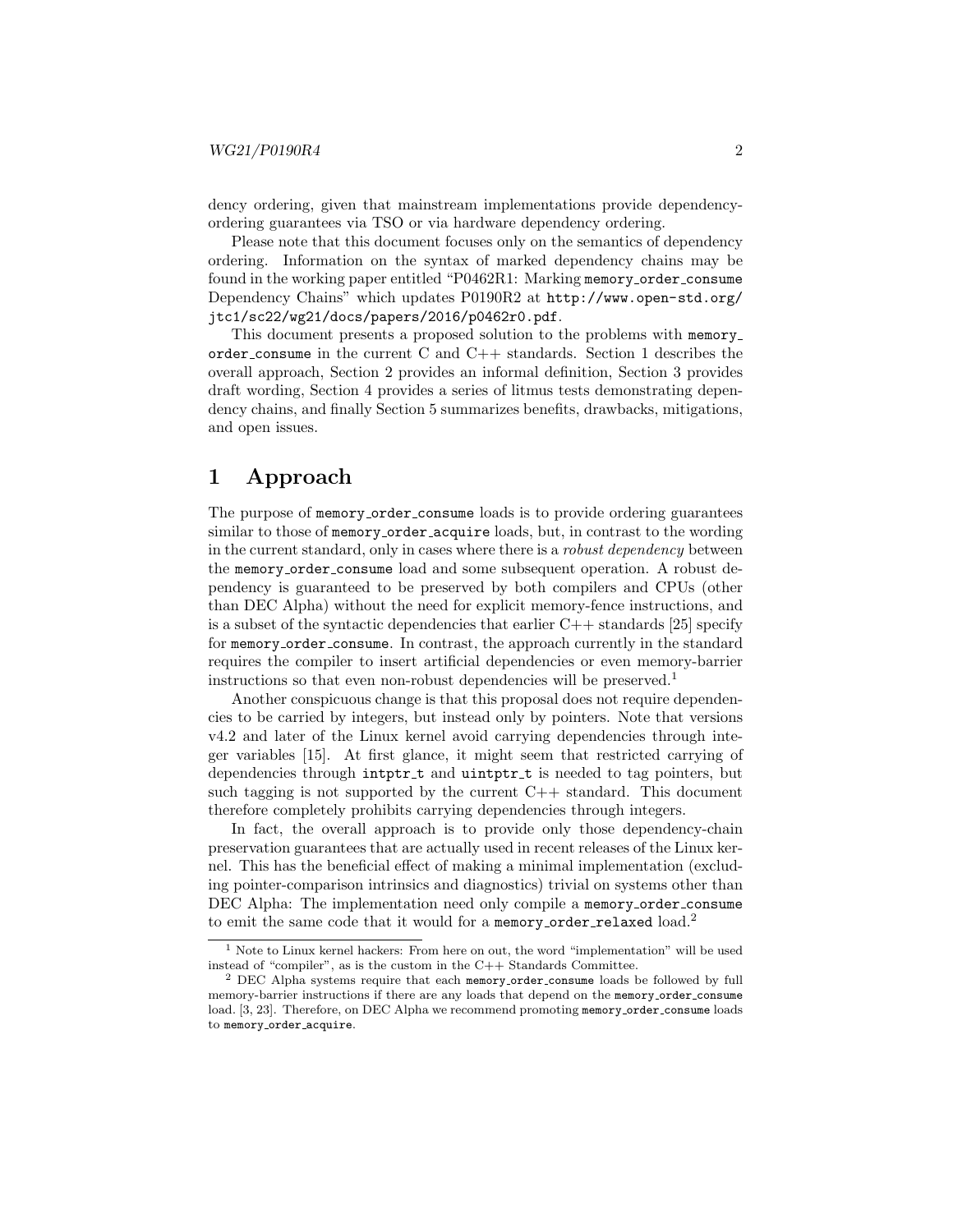### <span id="page-2-0"></span>2 Informal Dependency-Chain Definition

This section provides an informal description of the proposed solution. Section [2.1](#page-2-1) lists requirements and desiderata, and Section [2.2](#page-3-0) provides the informal description, examples, and discussion.

#### <span id="page-2-1"></span>2.1 Requirements and Desiderata

There are a large number of constraints imposed on the problem of defining memory order consume dependency chains.

Many of them stem from the desire to accommodate existing dependencychain practice, for example within the Linux kernel, but at the same time placing little or (preferably) no burden on implementations. Although invention does have its place, it should be noted that invention was exactly what resulted in an unworkable definition of memory order consume in the  $C++11$  standard. Requirements stemming from Linux-kernel compatibility include:

- 1. Dependency chains must not depend solely on marking objects carrying dependencies. Objects include local variables, function parameters, and function return declarations.
- 2. Although it is perfectly acceptable for dependency chains to mark the load heading the chain, depedency chains must not depend on marking accesses or operations further down the chain.
- 3. Use of memory order consume loads should not result in unsolicited memoryfence instructions. High-quality implementations would avoid emitting such instructions, and not-so-high-quality implementations would at the very least be able to issue a warning when such an instruction was emitted.
- 4. Dependency chains need only be carried through pointer values, however, they must be carried to (not through) non-pointer values in a number of cases.

The Linux kernel requires that dependencies be carried through bit manipulations of pointer values, however, such bit manipulation invokes undefined behavior. Bit manipulation of pointer values is useful for tagging and for some types of memory allocators, and therefore might be worth standardizing in its own right.

Compiler writers require that dependency chains not require explicit tracing by implementations, such tracing being one of the major rocks on which the C++11 definition of memory\_order\_consume foundered.

Although Linux-kernel compatibility requires that dependency chains not depend solely on markings, it is entirely acceptable for such marking to provide additional benefits such as higher-quality diagnostics and software-engineering benefits. In fact, the Linux kernel already provides the  $\lnot$  rcu marking that may optionally be applied to RCU-protected pointers, that is, pointers that are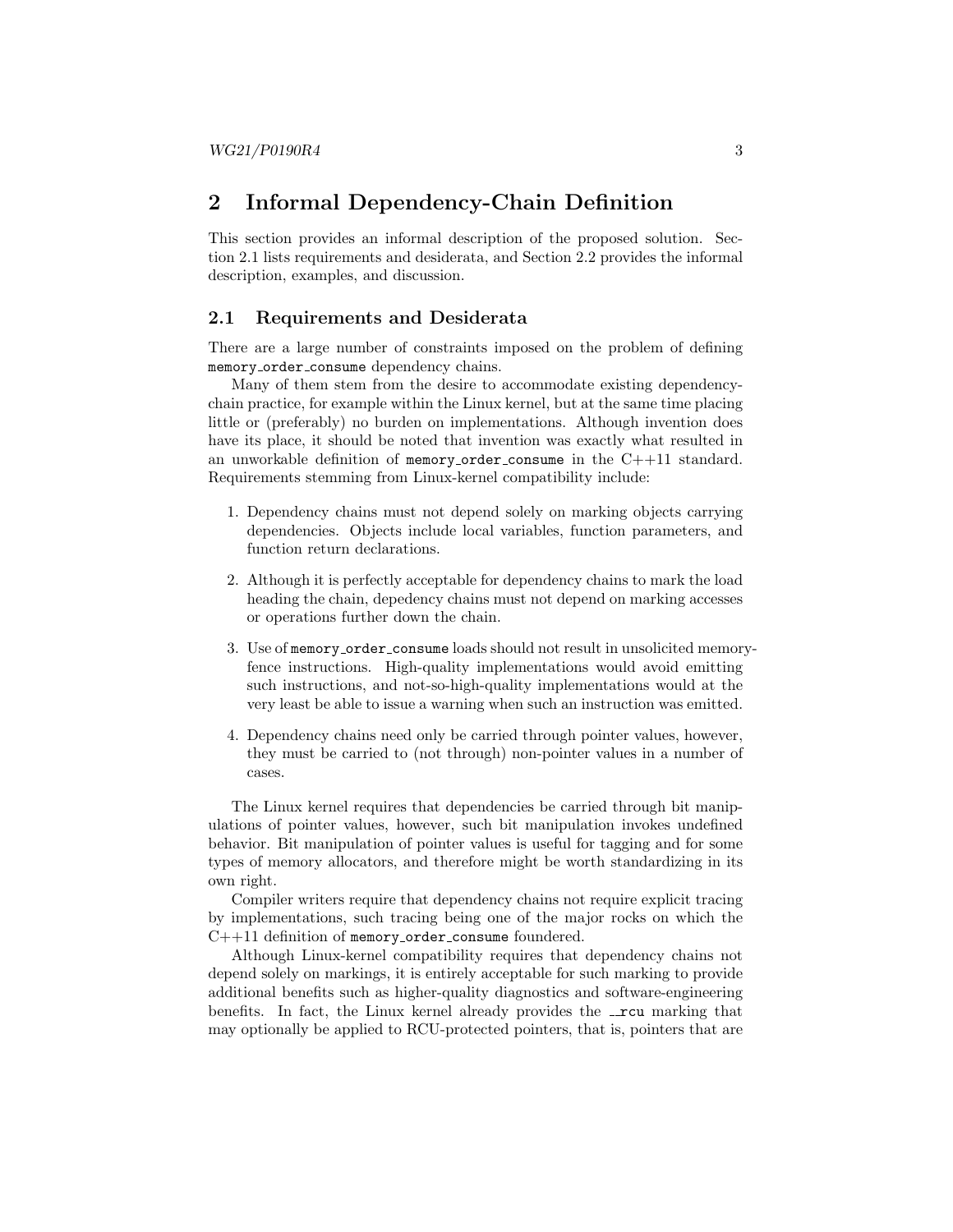<span id="page-3-3"></span>1 p = rcu\_dereference(gp); 2 \*p = 5;

Figure 1: Extending Dependency Chain on Left-Hand Side

loaded using rcu dereference(), which is the Linux kernel's counterpart to a memory order consume load. One key hoped-for benefit of optional markings is ease of formal verification.

#### <span id="page-3-0"></span>2.2 Informal Definition

This informal description covers operations that extend dependency chains (Section [2.2.1\)](#page-3-1) and operations that terminate dependency chains (Section [2.2.2\)](#page-7-0).

#### <span id="page-3-1"></span>2.2.1 Extending Dependency Chains

The following categories of primitive operations extend dependency chains:<sup>[3](#page-3-2)</sup>

- 1. Moving, copying, and casting.
- 2. Pointer offsets.
- 3. Dereferencing and address-of, including class-member access.
- 4. Miscellaneous operators.

Any other operation terminates a dependency chain. The operations that extend dependency chains are covered in more detail below.

Moving, Copying, and Casting: Values that are part of a dependency chain may be moved, copied, and casted (in some cases), and the dependency chain will propagate to the result.

- 1. If any pointer value is part of a dependency chain, then using that value as the left-hand side of an assignment expression extends the chain to cover the assignment. This rule is exercised in the Linux kernel by stores into fields making up an RCU protected data element. This is illustrated by Figure [1.](#page-3-3)
- 2. If any pointer value is part of a dependency chain, then using that value as the right-hand side of an assignment expression extends the chain to cover both the assignment and the value returned by that assignment statement. Line 20 of Figure [2](#page-5-0) shows how this rule may be used to extend a dependency chain into a local variable.

<span id="page-3-2"></span><sup>&</sup>lt;sup>3</sup> In case of operator overloading, the actual functions called must be analyzed in order to determine their effects on dependency chains.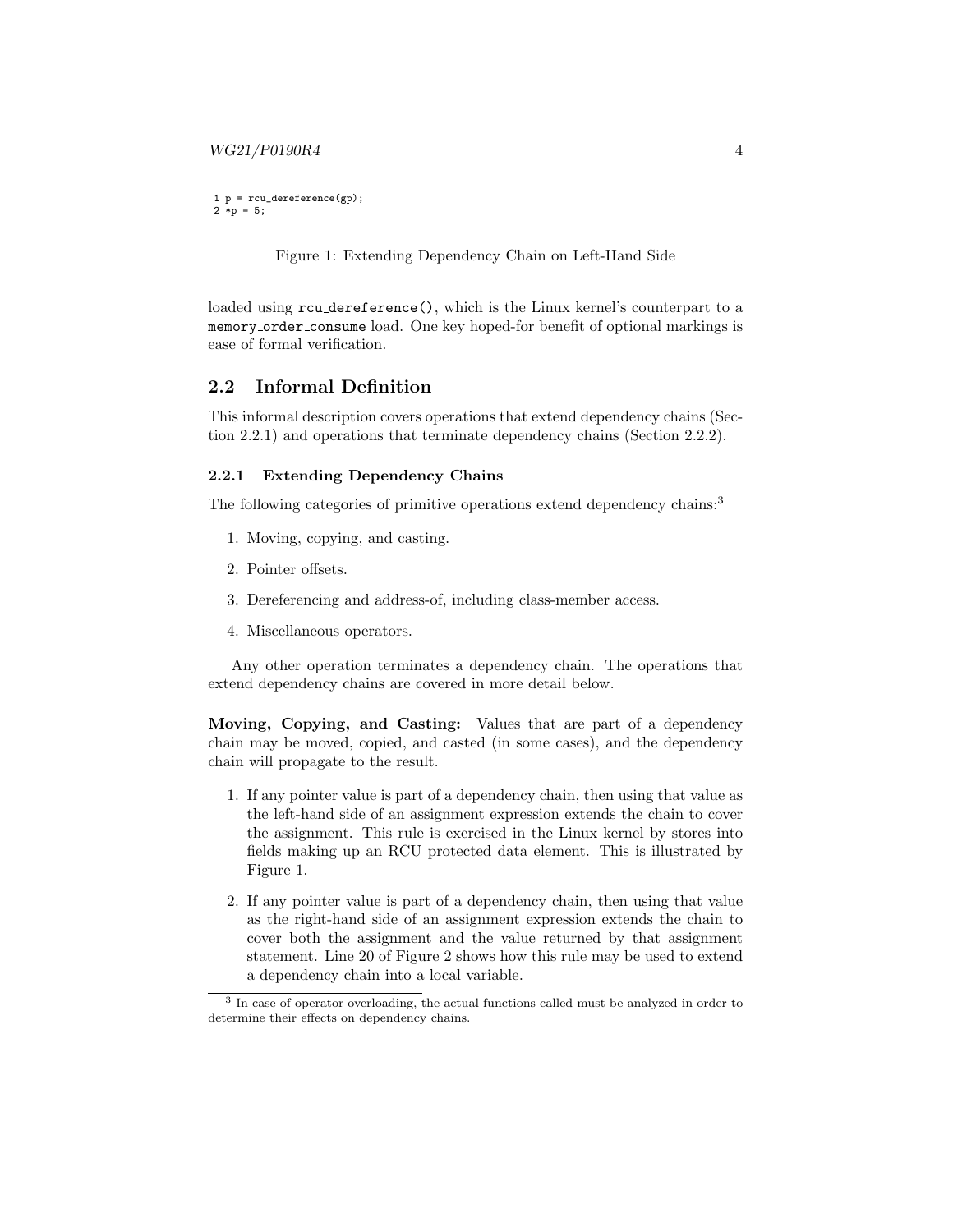- 3. If any pointer value that is part of a dependency chain is stored to a non-shared variable, then any value loaded by a later load from that same variable by that same thread is also part of the dependency chain. Lines 20 and 24 of Figure [2](#page-5-0) illustrate this rule, though this rule would apply even if local variable lsp was a intptr t instead of a pointer. Note that the job of determining whether or not a given variable is non-shared falls to the developer, not the implementation. That said, a high-QoI implementation might choose to make this determination in order to issue helpful diagnostic messages.
- 4. If a pointer value that is part of a dependency chain is stored to any variable, then any pointer value loaded by a later load from that same variable by that same thread is also part of the dependency chain. Lines 20 and 24 of Figure [2](#page-5-0) illustrate this rule, though this rule would apply even if local variable lsp was instead a shared variable. As before, determining whether or not the store and load were carried out by the same thread falls to the developer, not to the implementation.
- 5. If a pointer value is part of a dependency chain, then casting it (either explicitly or implicitly) to any pointer type extends the chain to the result. Such casts are used heavily in the Linux kernel, for example, in the list\_for\_each\_entry\_rcu() and list\_entry\_rcu() RCU-protected list-traversal C-preprocessor macros.
- 6. If a pointer value is part of a dependency chain, then if that pointer is used as a pointer-type argument of a function call, the dependency chain extends to the corresponding parameter.
- 7. If a function returns a pointer value that is part of a dependency chain, the dependency chain extends to the returned value in the calling function.

Pointer Offsets: If a given pointer is part of a dependency chain, then integral offsets to that pointer are also part of that dependency chain.

1. If a pointer is part of a dependency chain, then adding an integral value to that pointer extends the chain to the resulting value. This applies for both positive and negative integers, and also to addition via the infix + operator and via the postfix [] operator. Note that the addition must be carried out on a pointer: Casting to an integral type and then carrying out the addition is permitted to break the dependency chain. Therefore, instead of casting to an integral type to carry out the addition, cast to a pointer to char.<sup>[4](#page-4-0)</sup> Line [2](#page-5-0)4 of Figure 2 illustrates this, given that the  $\rightarrow \infty$ acts as a pointer offset prior to indirection.

<span id="page-4-0"></span><sup>4</sup> Yes, some old systems had strange formats for character pointers, and this restriction does exclude those systems from this nuance of dependency ordering. However, to the best of my knowledge, all such systems were uniprocessors, so this is not a real problem.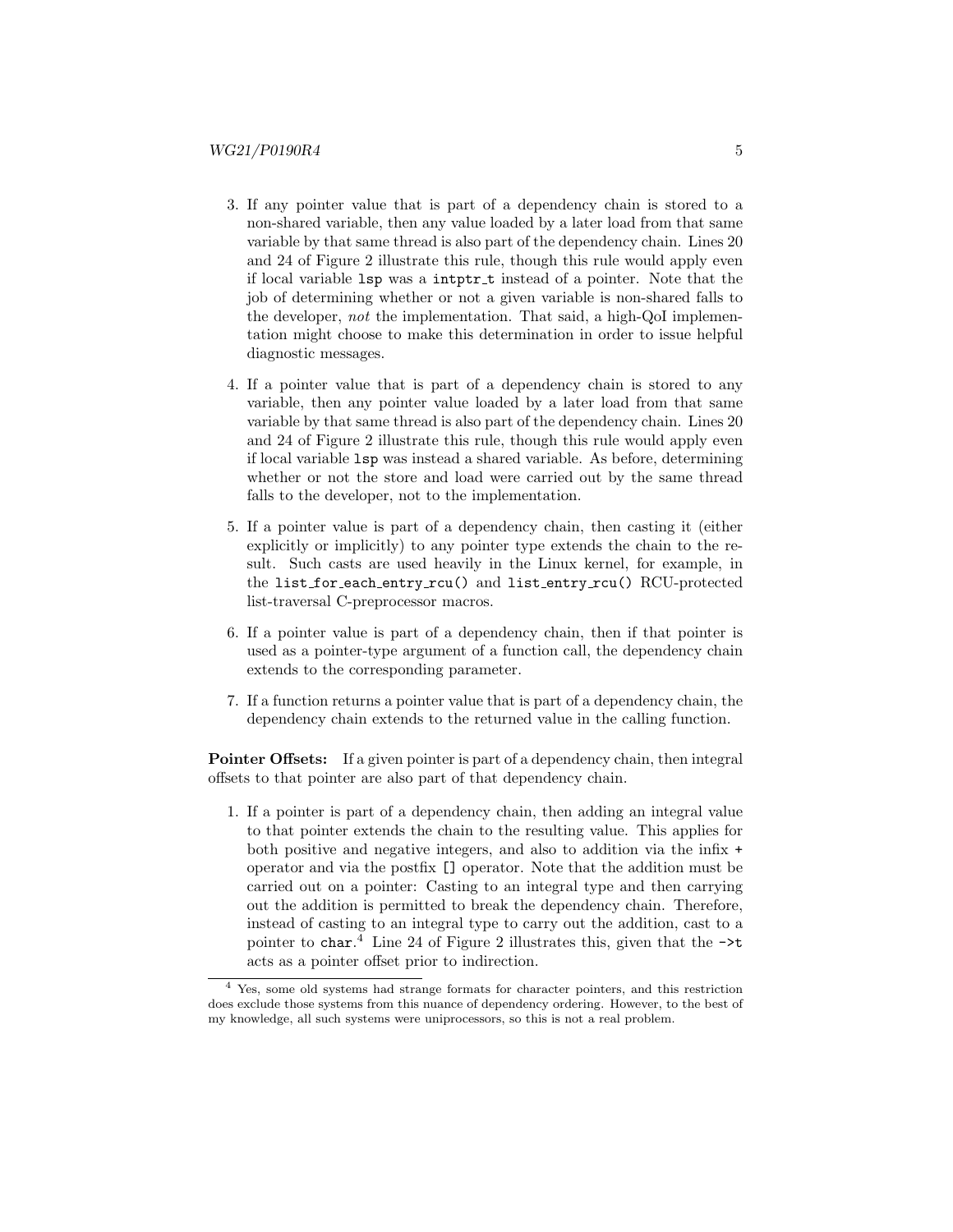```
1 #define rcu dereference(x) \setminus2 atomic_load_explicit((x), memory_order_consume);
 3
 4 struct liststackhead {<br>5 struct liststack *fi
    5 struct liststack *first;
 6 };
  7
8 struct liststack {
 9 struct liststack *next;
10 void *t;
11 struct rcu head rh;
12 };
13
14 void *ls_front(struct liststackhead *head)
15 \t{16}void *data;
17 struct liststack *lsp;
18
19 rcu_read_lock();<br>20 lsp = rcu derefe
20 lsp = rcu_dereference(head->first);<br>21 if (lsp == NULL)
21 if (\text{lsp} == \text{NULL})<br>22 data = NULL:
22 data = NULL;<br>23 else23 else
24 data = rcu_dereference(lsp->t);<br>25 rcu read unlock();
25 rcu_read_unlock();<br>26 return data;
      return data;
27 }
```
Figure 2: List-Based-Stack Whole-Program Approach, 1 of 2

- 2. If a pointer is part of a dependency chain, then subtracting an integer from that pointer extends the chain to the resulting value. This applies for both positive and negative integers. Again, casting to an integral type and then carrying out the subtraction will break the dependency chain, so instead cast to a pointer to char. The Linux-kernel container of () macro illustrates this. This macro is used to find the beginning of a structure given a pointer to a field within that same structure.
- 3. Note that class-member access operators (. and ->) can be thought of as computing an offset as part of their execution.

Dereferencing and Address-Of: Dereferencing a pointer that is part of a dependency chain extends the dependency chain to the result, but only when the resulting value is a pointer type. Taking the address of a pointer that is part of a dependency chain, and then dereferencing the resulting pointer, extends the dependency chain to the result.

- 1. If a pointer is part of a dependency chain, then dereferencing it using the prefix \* operator extends the chain through the dereference operation.
- 2. If a pointer is part of a dependency chain, then dereferencing it using the -> field-selection operator extends the chain to the field. Note that the when the -> operator is followed by one or more . operators, these latter operators are equivalent to adding a constant integer to the original pointer. Line 24 of Figure [2](#page-5-0) directly illustrates this rule.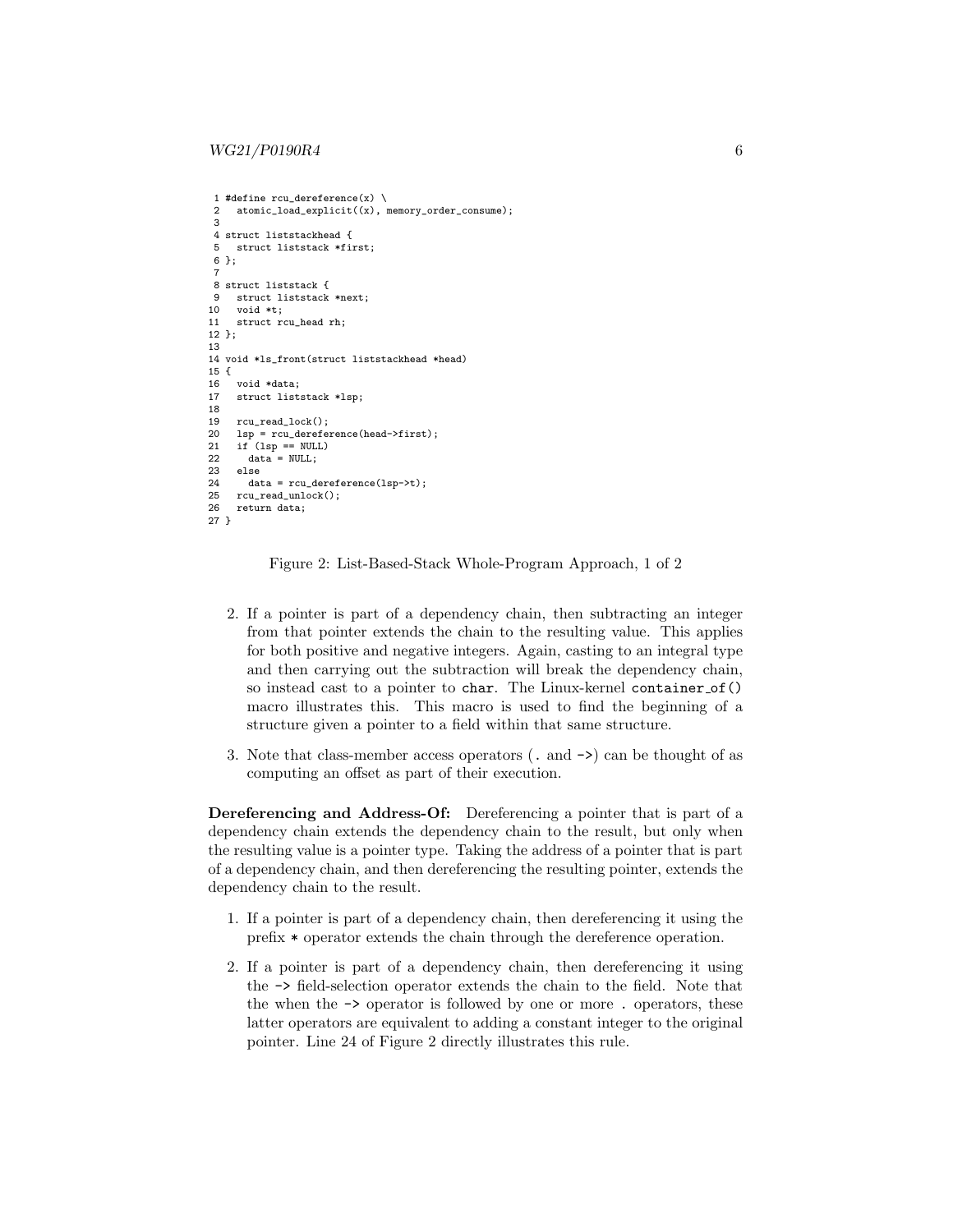```
1 int ls_push(struct liststackhead *head, void *t)
 2 {
 3 struct liststack *lsp;<br>4 struct liststack *lsnp
 4 struct liststack *lsnp1;<br>5 struct liststack *lsnp2:
 5 struct liststack *lsnp2;<br>6 size_t sz;
    size_t sz;
  7
 8 sz = sizeof(*lsp);<br>9 sz = (sz + CACHE_Lsz = (sz + CACHE_LINE_SIZE - 1) / CACHE_LINE_SIZE;10 sz *= CACHE_LINE_SIZE;<br>11 lsp = (struct liststac)
11 lsp = (struct liststack *)malloc(sz);<br>12 if (!lsp)
12 if (!lsp)<br>13 return
       return -ENOMEM;
14 if (!t)
15 abort();<br>16 1sp->=t16 lsp->t = t;
17 rcu_read_lock();
18 lsnp2 = ACCESS_ONCE(head->first);
19 do {
20 lsnp1 = lsnp2;
21 lsp->next = lsnp1;
22 lsnp2 = cmpxchg(&head->first, lsnp1, lsp);
23 } while (lsnp1 != lsnp2);
24 rcu_read_unlock();<br>25 return 0;
     return 0;
26 }
27
28 static void ls_rcu_free_cb(struct rcu_head *rhp)
29 {
30 struct liststack *lsp;
31
32 lsp = container_of(rhp, struct liststack, rh);<br>33 free(lsp):
     free(lsp);
34 }
35
36 void *ls_pop(struct liststackhead *head)
37 {
38 struct liststack *lsp;<br>39 struct liststack *lsnp
     struct liststack *lsnp1;
40 struct liststack *lsnp2;
41 void *data;
42
43 rcu\_read\_lock();<br>44 1sm2 = rcu deret44 lsnp2 = rcu_dereference(head->first);<br>45 do {
45 do \overline{\{}<br>46 lsn
46 lsnp1 = lsnp2;
47 if (lsnp1 == NULL) {
48 rcu_read_unlock();<br>49 return NULL;
49 return NULL;
50 }
51 lsp = rcu_dereference(lsnp1->next);<br>52 lsnp2 = cmpxchg(&head->first, lsnp1
       1snp2 = cmpxchg(&head->first, lsnp1, lsp);
53 } while (lsnp1 != lsnp2);<br>54 data = rcu_dereference(ls.
54 data = rcu_dereference(lsnp2->t);<br>55 rcu_read_unlock();
55 rcu_read_unlock();<br>56 call_rcu(&lsnp2->rl
     call_rcu(&lsnp2->rh, ls_rcu_free_cb);
57 return data;
58 }
```
Figure 3: List-Based-Stack Whole-Program Approach, 2 of 2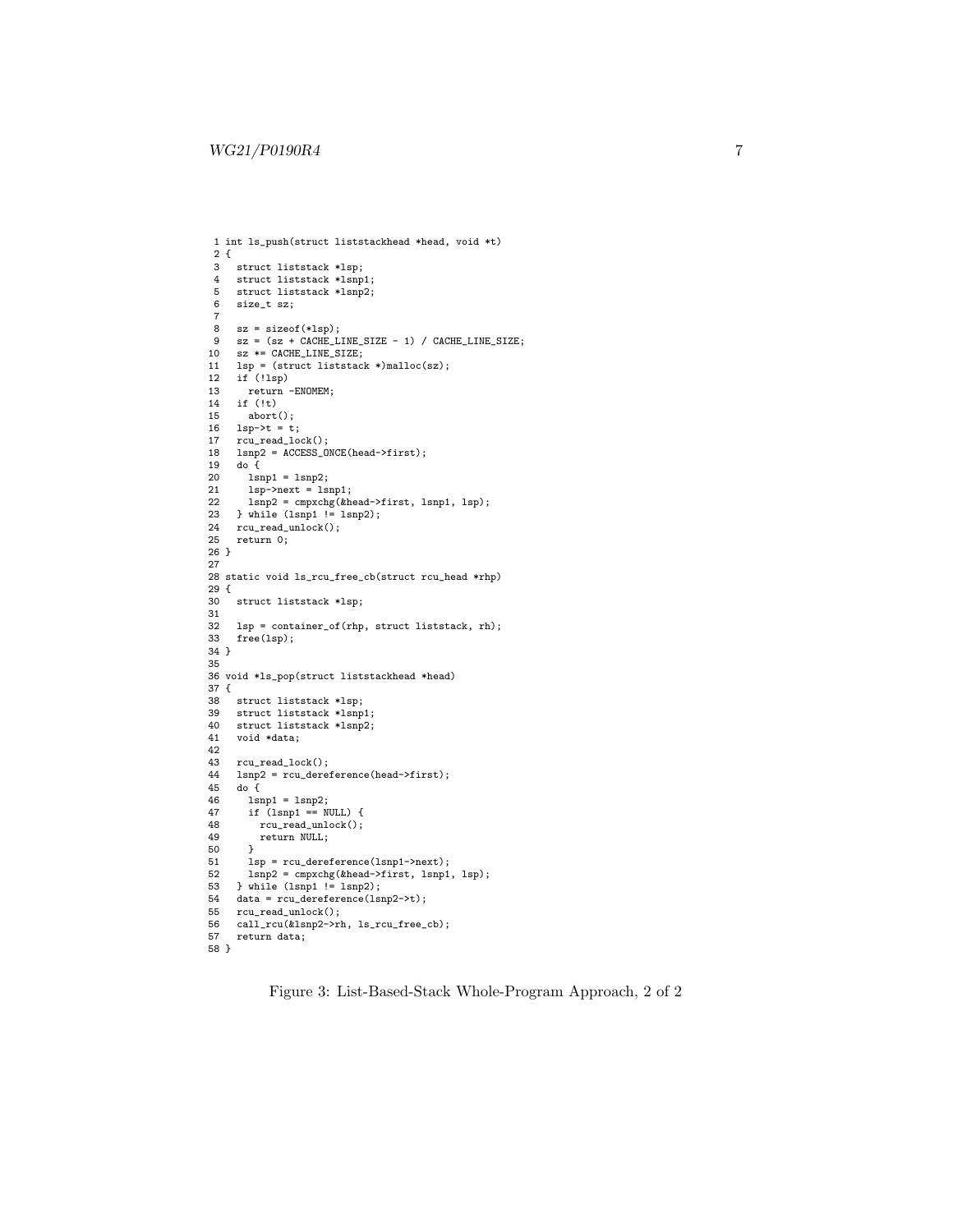```
1 struct bar {
2 struct bar *next;<br>3 int a:
    int a:
4 int b;
5 };
6 struct bar *head = { khead, 1, 2 };
 7
8 for (p = head->next; p; p = rcu_dereference(p->next)) {
9 foo += p->a;
10 if (p == \text{6}11 break;
12 }
13 bar *= head->b:
```
Figure 4: Back-Propagation of Dependency-Chain Breakage Due to Comparisons

3. If a pointer is part of a dependency chain, then applying the unary & address-of operator, optionally casting this address to a pointer type (perhaps repeatedly to different pointer types, either explicitly or implicitly), then applying the \* dereference operator extends the chain to the result. This is used by some of the Linux-kernel list-processing macros.

Miscellaneous Operations: The following operations also extend dependency chains.

- 1. If a pointer is part of a dependency chain, and that pointer appears in the operand of a ?: operator selected by the condition, then the chain extends to the result. Please note that ?: does not extend chains from its condition, only from its second or third argument.
- 2. If a pointer is part of a dependency chain, and that pointer appears in the right-hand operand of a , operator, then the chain extends to the result. Please note that the , operator does not extend chains from its left-hand operand, only from its right-hand operand.
- 3. If a given operation extends a dependency chain, then so does its atomic counterpart. For example, the rules applying to assignments also apply to atomic loads and stores. It also applies to atomic exchange and atomic compare and swap.

#### <span id="page-7-0"></span>2.2.2 Terminating Dependency Chains

Even though all other operations terminate dependency chains, there are a few that deserve special mention:

- 1. Equality comparisons.
- 2. Narrowing magnitude comparisons.
- 3. Narrowing arithmetic operations.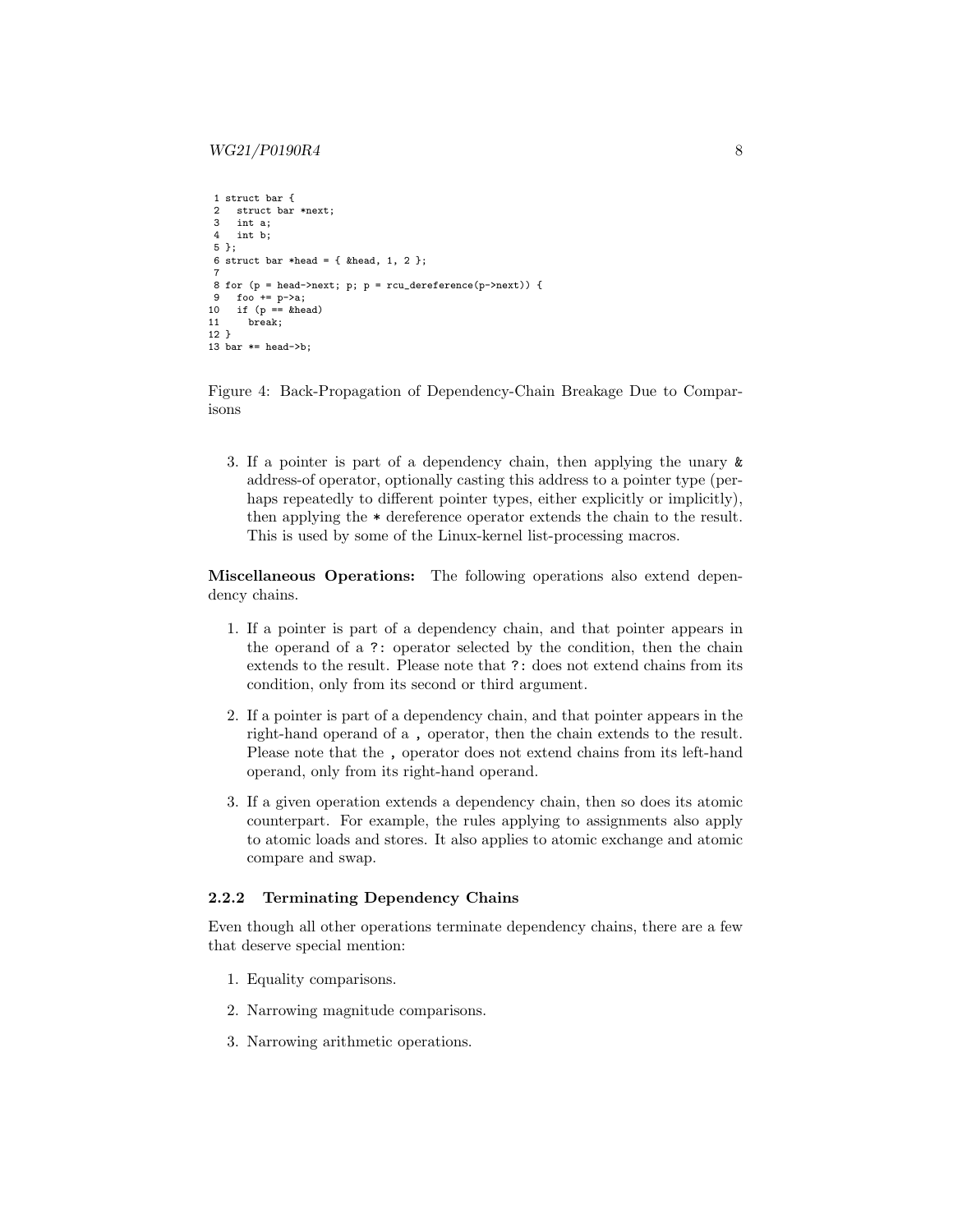#### $WG21/P0190R4$  9

```
1 if (p > kfoo)<br>2 do somethin
2 do_something(p);<br>3 else if (p < k f o o)else if (p < \epsilon)4 do_something_else(p);<br>5 else
     else
6 do_something_nodep(p);
```
Figure 5: Inequality-Comparison Dependency-Chain Breakage

- 4. Narrowing bitwise operations.
- 5. Passing values between threads without using a memory order consume load.
- 6. Undefined behavior.
- 7. Use of std::kill dependency.

Each of these is covered below.

Equality comparisons: If a pointer is part of a dependency chain, then a == or != comparison that compares equal to some other pointer, where that other pointer is not part of any dependency chain, will cause any uses of the original pointer to no longer be part of the dependency chain. This dependency-chain breakage can back-propagate to earlier uses of the pointer, so that in Figure [4,](#page-7-1) if the comparison on line 10 compares equal, then the access on line 9 is not part of the dependency chain. This is admittedly a rather strange code fragment, and besides, the Linux-kernel barrier() macro could prevent this if placed between lines 9 and 10. Furthermore, the Linux kernel's list macros avoid this situation because the equal comparison terminates the loop.

So what if the implementation introduces an equality comparison? This might happen when doing feedback-directed optimization, where the implementation might notice (for example) that a particularly statically allocated structure was almost always the first element on a given list. The implementation might therefore introduce a specialization optimization, comparing the addresses and generating code using the statically allocated structure on equals comparison. On the one hand, in the cases where the Linux kernel adds a statically allocated structure to an RCU-protected linked data structure, that structure has been initialized at compile time, so that dependency ordering is not required. On the other hand, this appears to be an extremely dubious optimization for linked data structures: In a great many cases, the added overhead of the comparison would overwhelm the benefits of generating code based on the statically allocated structure.

High-quality implementations would therefore be expected to provide means for disabling this sort of optimization, especially for pointers obtained from the heap. After all, use of statically allocated structures in RCU-protected lists could be quite useful during out-of-memory conditions, in which case the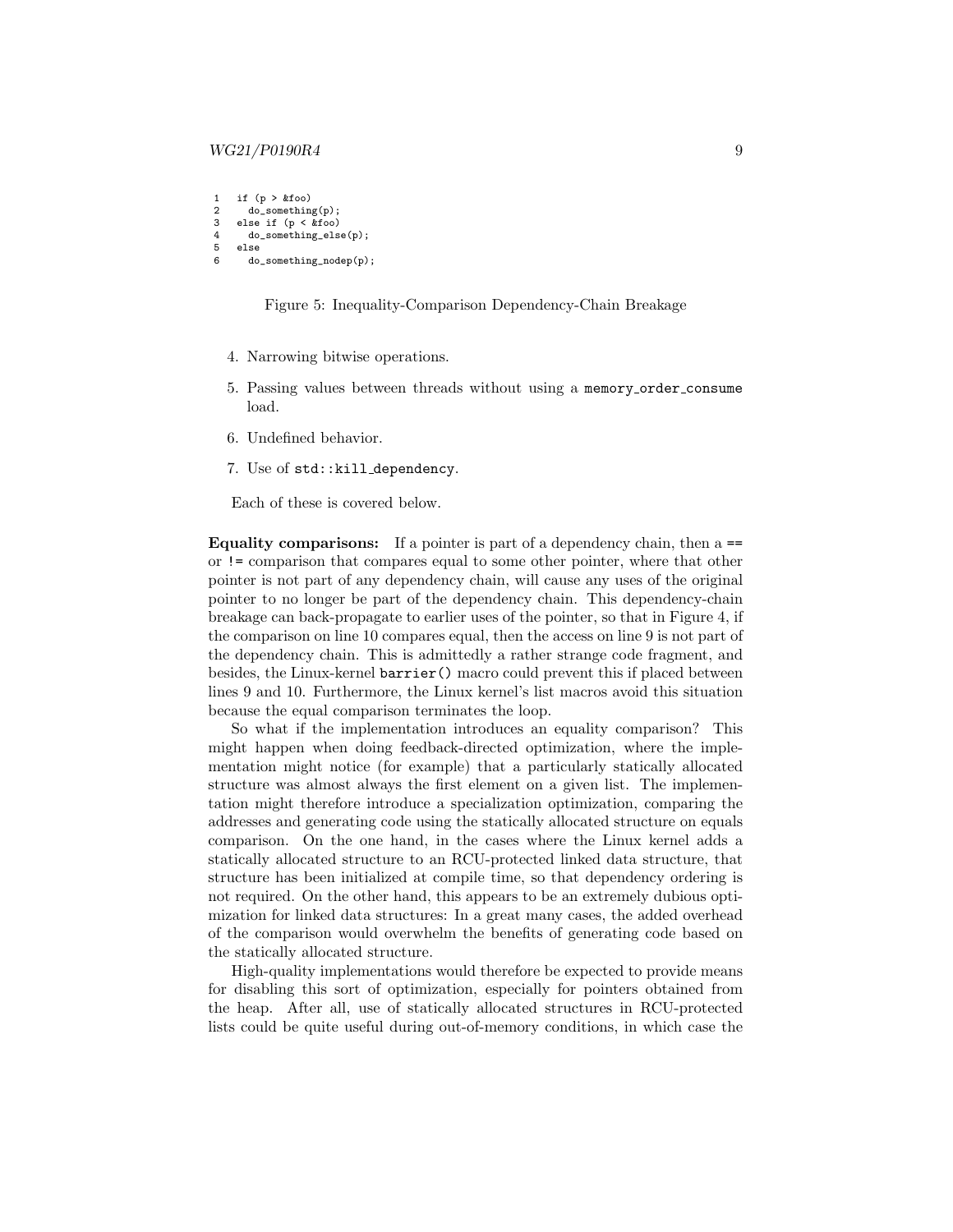specialization optimization would almost always reduce performance, which is not what optmizations are supposed to be doing.

It is tempting to insist that implementations preserve dependency chains even in the face of equality comparisons. However, such insistance eliminates the possibility of a solution that does not require heavy use of explicit marking and std::kill dependency(). To see this, recall that if a member of a dependency chain is stored into any variable (be it on the stack, on the heap, wherever), and if that same value is reloaded by that same thread, the dependency chain must be preserved. Allowing successful equality comparisons to break dependency chains is therefore essential to an unmarked solution to the dependency-ordering problem.

Alternatively, an intrinsic could provide comparison, but avoid breaking dependency chains. For example, a bool std::pointer cmp eq dep(T \*pd, T\* p) intrinsic could compare the two pointers, but perserve dependencies carried by pd even if they compare equal. For completeness, a bool std::pointer cmp ne dep(T  $*pd$ , T $*$  p) instrinic could also be provided for not-equal comparisons. Note that there is no way to compare two pointers carrying dependencies and preserve the dependency for both. This is because there are currentely no use cases requiring this, and requiring it would require the implementation to be less efficient in its register usage.

Narrowing magnitude comparisons: A series of  $\lambda$ ,  $\lambda$ ,  $\lambda$ ,  $\lambda$ ,  $\lambda$ ,  $\lambda$ ,  $\lambda$ ,  $\lambda$ ,  $\lambda$ ,  $\lambda$ ,  $\lambda$ ,  $\lambda$ ,  $\lambda$ ,  $\lambda$ ,  $\lambda$ ,  $\lambda$ ,  $\lambda$ ,  $\lambda$ ,  $\lambda$ ,  $\lambda$ ,  $\lambda$ ,  $\lambda$ ,  $\lambda$ ,  $\lambda$ ,  $\lambda$ ,  $\lambda$ ,  $\lambda$ ,  $\lambda$ ,  $\lambda$ ,  $\$ that informs the implementation of the exact value of a pointer causes that pointer to no longer be part of the dependency chain. See Figure [5](#page-8-0) for an example of this. On line 6 of this figure, the implementation knows that the value of p is equal to  $\&$  foo, so although there is dependency ordering to lines 2 and 4, there is no dependency ordering to line 6. This dependency-chain breakage can back-propagate, just as for equality comparisons. However, dependencies are maintained for normal uses, for example, the use of comparisons for deadlock avoidance when acquiring locks contained in multiple RCU-protected data elements.

As with equality comparison, an intrinsic could provide comparison, but avoid breaking dependency chains. For example, bool std::pointer\_cmp\_gt\_ dep(T \*pd, T\* p), bool std::pointer cmp ge dep(T \*pd, T\* p), bool std::pointer cmp lt dep(T \*pd, T\* p), and bool std::pointer cmp le dep(T \*pd, T\* p) intrinsics could compare the two pointers, but perserve dependencies carried by pd even if a series of comparisons allowed the implementation to deduce the exact value of the pointer.

Narrowing arithmetic operations: If a pointer is part of a dependency chain, and if the values added to or subtracted from that pointer cancel the pointer value so as to allow the implementation to precisely determine the resulting value, then the resulting value will not be part of any dependency chain. For example, if  $p$  is part of a dependency chain, then  $((char * )p-(uintptr)$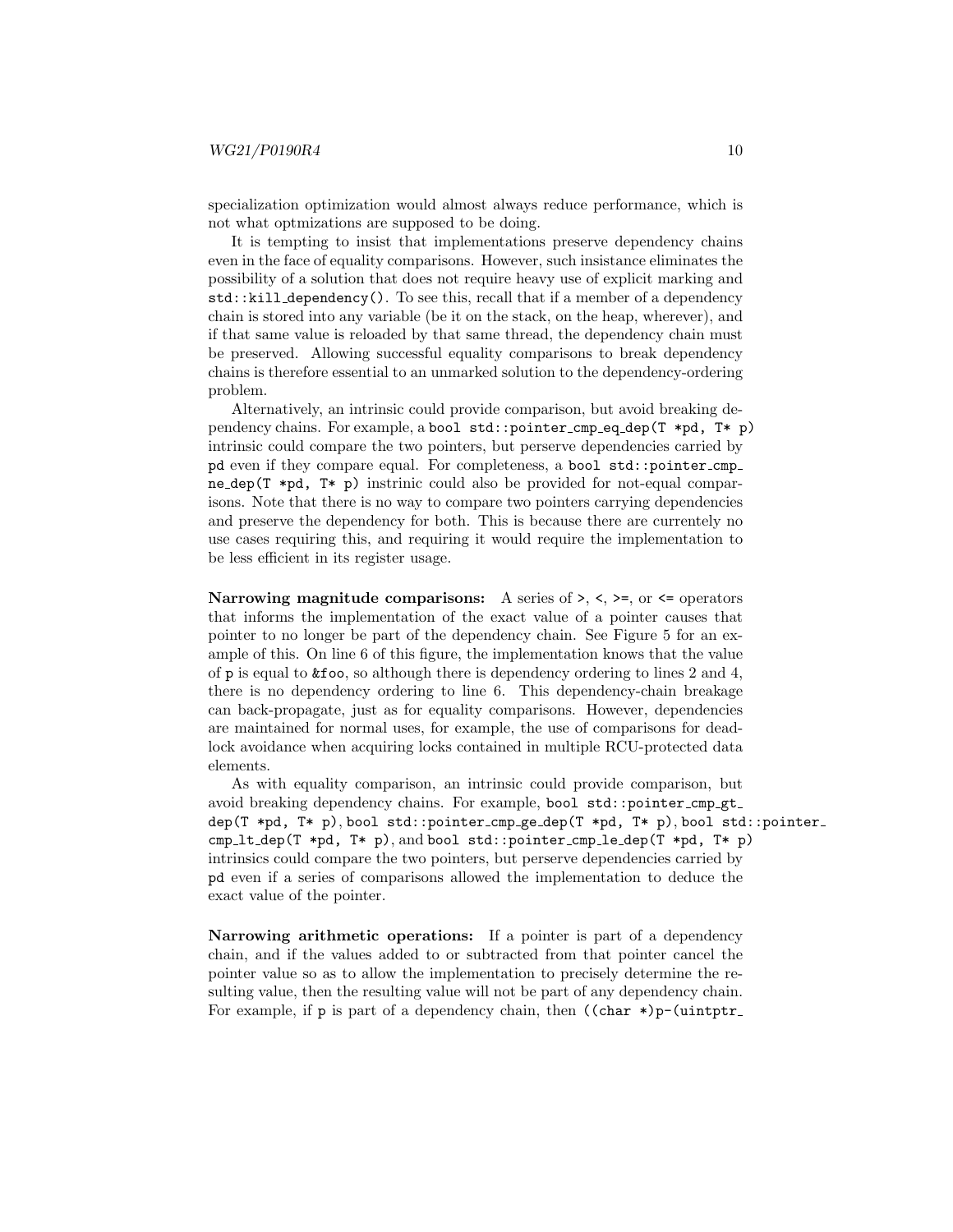#### $WG21/P0190R4$  11

```
1 int *y;
2 int x[1];
3
 4 int foo(void)
5 {
6 int *p;<br>7 int t:
     int t:
8
     9 p = atomic_load_explicit(&y, memory_order_consume);
10 t = p - x;<br>11 return *p:
    return *p;
12 }
```
Figure 6: Undefined Behavior Breaks Dependency Chain

t)p)+6[5](#page-10-0)536 will not be.<sup>5</sup>

Passing values between threads: If a value that is part of a dependency chain is stored into a variable by one thread, and loaded from that same variable by some other thread using either a non-atomic load or a memory\_order\_relaxed load, then the dependency chain does not extend to the second thread. To get this effect, the second thread would instead need to use a memory order consume load. Note that in theory, this would extend the dependency chain even if the corresponding store was a memory\_order\_relaxed store because the required store-side ordering is provided by the dependency chain, however, in practice the C++ standard does not guarantee ordering unless the store also has release semantics. Alternatively, the store might be preceded by an invocation of atomic thread fence() that provides release semantics.

Undefined behavior: If undefined behavior is invoked, then, consistent with the notion of undefined behavior, there are no dependency-chain guarantees.

If a given pointer takes on only one value avoids undefined behavior, then the dependency chain is broken in the same way as it would be in the case of an equality comparison with that same value. This can result in counter-intuitive dependency-chain breakage, as shown in Figure [6.](#page-10-1) Here, the pointer subtraction on line 10 results in undefined behavior unless y references some element of x. But since there is only one element of x, undefined behavior is avoided only if  $y == \&x[0]$ , which means that the implementation knows the exact value of y for any valid execution. The implementation is therefore within its rights to replace line 11 with return  $x[0]$ , thus breaking the dependency chain.

The moral of this story is "Don't let singleton arrays anywhere near a value that carries a dependency."

kill dependency(): The result of calling std::kill dependency is never part of any dependency chain. This operation can be used to suppress di-

<span id="page-10-0"></span><sup>5</sup> That said, 5.7p4 of C++ and 6.5.6p8 of C both say that indexing outside of an object is undefined behavior, so the loss of dependency ordering is likely the least of the problems here.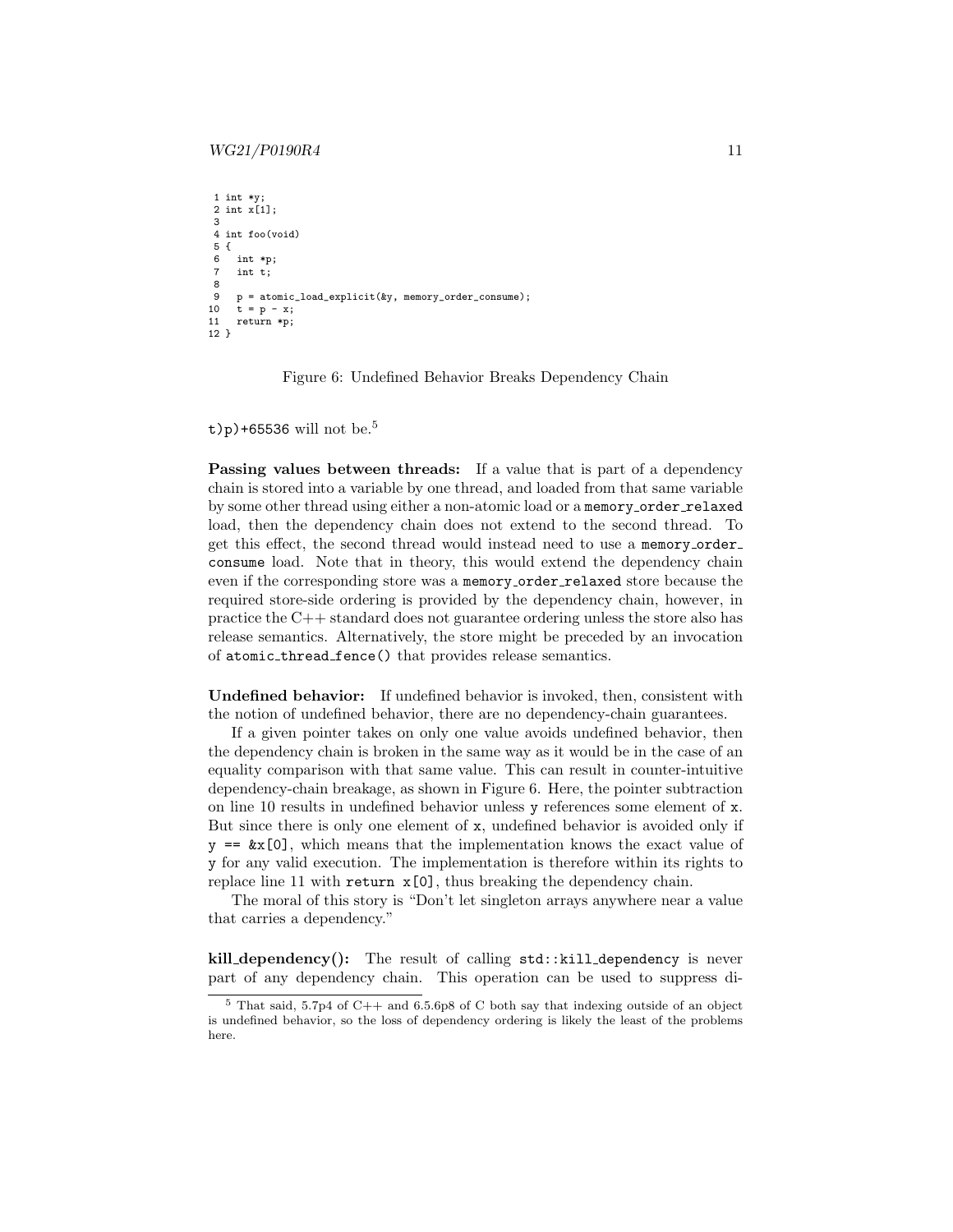agnostics that implementations might omit for likely misuses of dependency ordering.

# <span id="page-11-0"></span>3 Draft Wording for Restricted Dependency Chains

This proposal recommends changes to 1.10p11 (Section [3.1\)](#page-11-1), changes to 1.10p12 (Section [3.2\)](#page-14-0), and, optionally, a new 29.9 (Section [3.3\)](#page-14-1).

#### <span id="page-11-1"></span>3.1 Wording for 1.10p11

1.10p11 of the most recent draft of the standard [\[25\]](#page-31-0) is replaced with the following:

A carries a dependency to B, where A and B are evaluations, side effects, memory loads, or memory stores, and A is of pointer type if:

- 1. A carries a dependency to X, and X carries a dependency to B, then A carries a dependency to B.
- 2. An evaluation of an expression A carries a dependency to an evaluation of an expression B, where B is either a prvalue of pointer type or a glvalue, if
	- B is a conditional expression (5.16 [expr.cond]) and A is the second or third operand selected by the first expression or
	- B is a comma expression (5.19 [expr.comma]) and A is its right operand.
- 3. An evaluation of a glvalue expression A carries a dependency to an evaluation B if
	- B is a class-member access (5.2.5 [expr.ref]) and A is its object expression, or
	- B is the result of an lvalue-to-rvalue conversion (4.1 [conv.lval]) and A is its glvalue operand,
	- B is a unary & expression (5.3.1 [expr.unary.op]) and A is its operand, or
	- B is a assignment expression (5.18 [expr.ass]) and A is its left operand. [ *Note:* This also covers  $(p-\lambda a = 5) = 7$ such that if  $p$  is in a dependency chain, then both assignments will also be in that dependency chain. – end note ]
- 4. An evaluation of an expression A carries a dependency to an evaluation B and to the side effect of B (if any) if
	- B is a new-expression  $(5.3.4 \text{ [expr.new]})$  and A is the invocation of the allocation function, or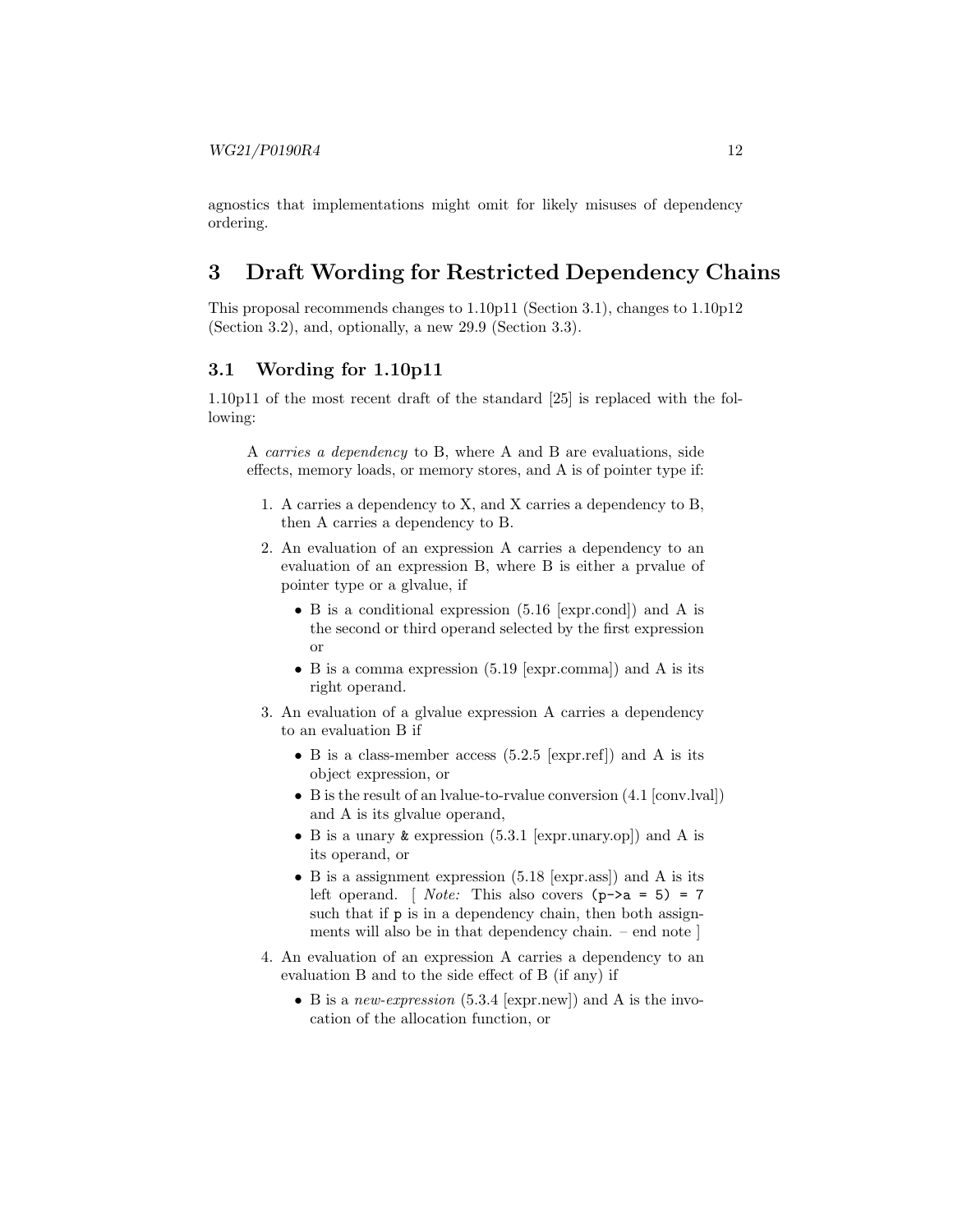- B is an increment or decrement expression  $(5.2.6 \text{ [expr.post.incr]})$ and 5.3.2 [expr.pre.incr]) and A is its operand, or
- B is an additive expression (5.7 [expr.add]), A is one of its operands, and the other operand is of integral type, or
- B is an indirection expression (5.3.1 [expr.unary.op]) and A is its operand, or
- B is a standard conversion (Clause 4), a static cast  $(5.2.9)$ [expr.static.cast]), or a const cast (5.2.11 [expr.const.cast]) and A is the operand for the conversion [ Note: An explicit type conversion (5.2.3 [expr.type.conv], 5.4 [expr.cast]) is analyzed in its decomposed form. A reinterpret cast  $(5.2.7$  [expr.dynamic.cast]) or a dynamic\_cast  $(5.2.10)$ [expr.reinterpret.cast]) break the dependency chain. – end note ], or
- B is an initialization and A is its initializer, or
- B is a simple assignment expression (5.18 [expr.ass]) and A is its right operand.
- 5. An evaluation or side effect A carries a dependency to an evaluation of an expression B of pointer type if A is sequenced before B, B is an lvalue-to-rvalue conversion (4.1 [conv.lval]), and A is either
	- the side effect that stored the value read by B or
	- the evaluation that computed the value read by B.
- 6. In the following list, a reference to a member function of an atomic type T also applies to the corresponding non-member function; see 29.6.5 [atomics.types.operations.req].
	- (a) Given an atomic type T, an evaluation A carries a dependency to a side-effect or load or store C if
		- C is the load resulting from invoking a T::load function and A is the argument for the function's object parameter, or
		- C is the store resulting from invoking a T::store function and A is the argument for the function's object parameter, or
		- C is the load or store resulting from a invoking an atomic read-modify-write operation and A is the argument for the function's object parameter.

[ *Note:* this covers  $T:$ : exchange, the compare-andexchange functions, and the  $T:$ : fetch\_key functions – end note ]

(b) If T is an atomic pointer type, an evaluation A also carries a dependency to a side effect or load or store C in the list above if A is the argument for the function's desired, expected, or operand parameters.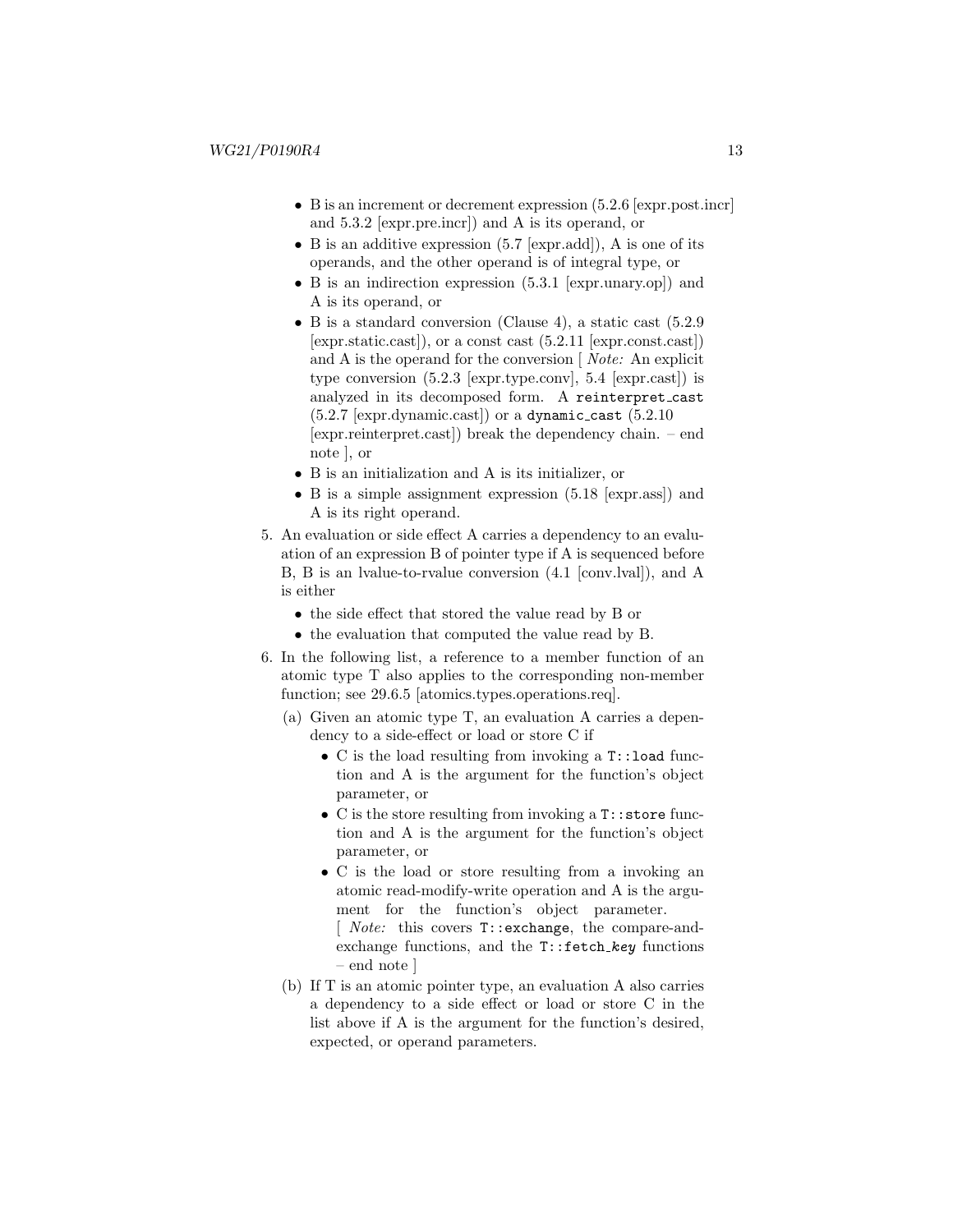- (c) Given an atomic pointer type T, a side effect A carries a dependency to an evaluation B if A is the side effect that stored the value read by B and A is sequenced before B and
	- B is an invocation of a T::load function, or
	- B is an invocation of an atomic read-modify-write operation that returns the value stored by A.

[ Note: Overloaded operators are treated as function calls (13.5 [over.oper]). – end note ]

[ Note: Implicit conversions and implicit invocations of functions are considered separate evaluations for the purposes of this definition. – end note ]

[ *Note:* "Carries a dependency to" is a subset of "is sequenced before", and is similarly strictly intra-thread. – end note ]

[*Note:* The above rules imply that dependency chains are carries into and out of functions parameters and return values of pointer type.

```
int * gp;
int * f(int * p) { return p; }
int g() \{int * p = atomic_load_explicit(gp, memory_order_consume);
    *f(p) = 5;}
```
In the preceding example, a dependency would be carried both into the call to f() through its parameter p and back out through its return value, so that a dependency would be carried to the assignment of the value 5. – end note ]

If the implementation is able to exactly determine the value of a pointer, for example, due to undefined-behavior analysis or due to a series of comparison operators that enables exact determination of its value, then no dependency is carried to that pointer.

[*Note:* To carry out comparisons without destroying the dependency chain, use the std::pointer\_cmp\_eq\_dep(), std::pointer\_cmp\_ne\_ dep(), std::pointer cmp gt dep(), std::pointer cmp ge dep(), std::pointer cmp lt dep(), or std::pointer cmp le dep() intrinsics if they are provided. – end note ]

If A is the argument to std::kill\_dependency() and B its result, no dependency is carried from A to B.

[ Note: The intent of these rules is to enable implementations to carry out their normal optimizations, while still permitting developers to rely on the common dependency-ordering use cases. – end note ]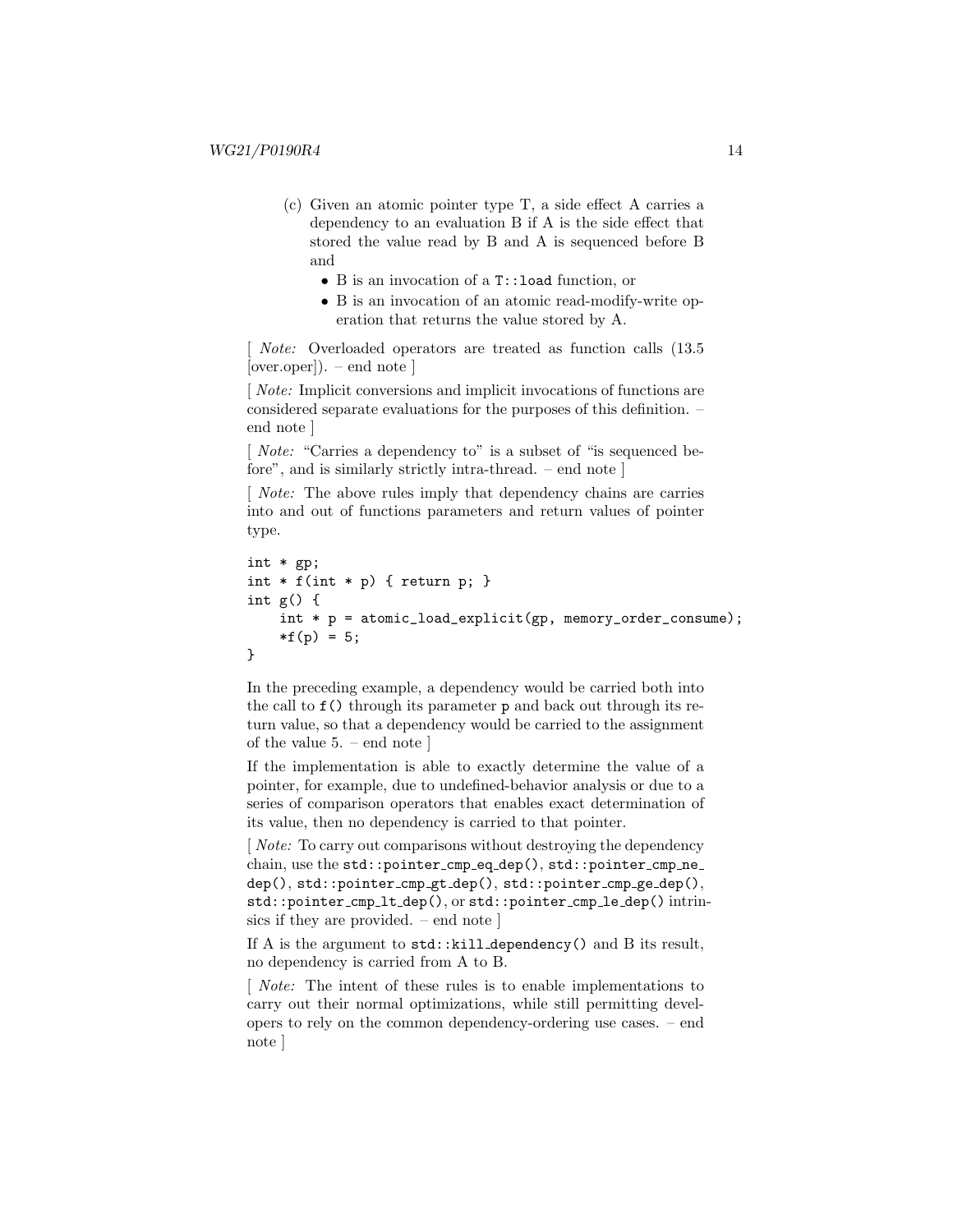[ *Note:* Although the [[carries\_dependency]] attribute<sup>[6](#page-14-2)</sup> is no longer needed to specify that a dependency chain exists, this attribute can help the implementation provide higher-quality diagnostics. For example, doing an equality comparison to a non-NULL pointer that is dereferenced could result in a warning diagnostic. Such a warning would make the user aware that no dependency was carried to that pointer. – end note ]

Note that some adjustments will be needed for C:

1. Union-based type punning is allowed in C, so will need to be addressed.

There has been some discussion of a marking scheme that avoids loss of dependency when the compiler exactly determines the value of an object. There are some differences of opinion as to whether it is really needed, and, if it is, exactly what form the corresponding wording would take.

#### <span id="page-14-0"></span>3.2 Wording for 1.10p12

1.10p12 of the most recent draft is updated by inserting the phrase "of pointer type", resulting in the following:

An evaluation A is dependency-ordered before an evaluation B if

- A performs a release operation on an atomic object M of pointer type, and, in another thread, B performs a consume operation on M and reads a value written by any side effect in the release sequence headed by A, or
- for some evaluation X, A is dependency-ordered before X and X carries a dependency to B.

### <span id="page-14-1"></span>3.3 Optional Wording for 29.9

A new section 29.9 could add intrinsics for dependency-preserving comparisons:

extern "C" bool pointer cmp eq dep(T \*pd, T \*p) noexcept; extern "C" bool pointer cmp ne dep(T \*pd, T \*p) noexcept; extern "C" bool pointer cmp gt dep(T \*pd, T \*p) noexcept; extern "C" bool pointer cmp ge dep(T \*pd, T \*p) noexcept; extern "C" bool pointer cmp lt dep(T \*pd, T \*p) noexcept; extern "C" bool pointer cmp le dep(T \*pd, T \*p) noexcept;

Effects: carries out the specified comparison of the two pointers while preserving any dependencies carried through **pd**. Note that dependencies carried through p may be lost.

An alternative approach would be to rely on variable marking to get the same effect, thus dispensing with the above intrinsics.

<span id="page-14-2"></span><sup>6</sup> Some spelling other than [[carries dependency]] might well be chosen at some point.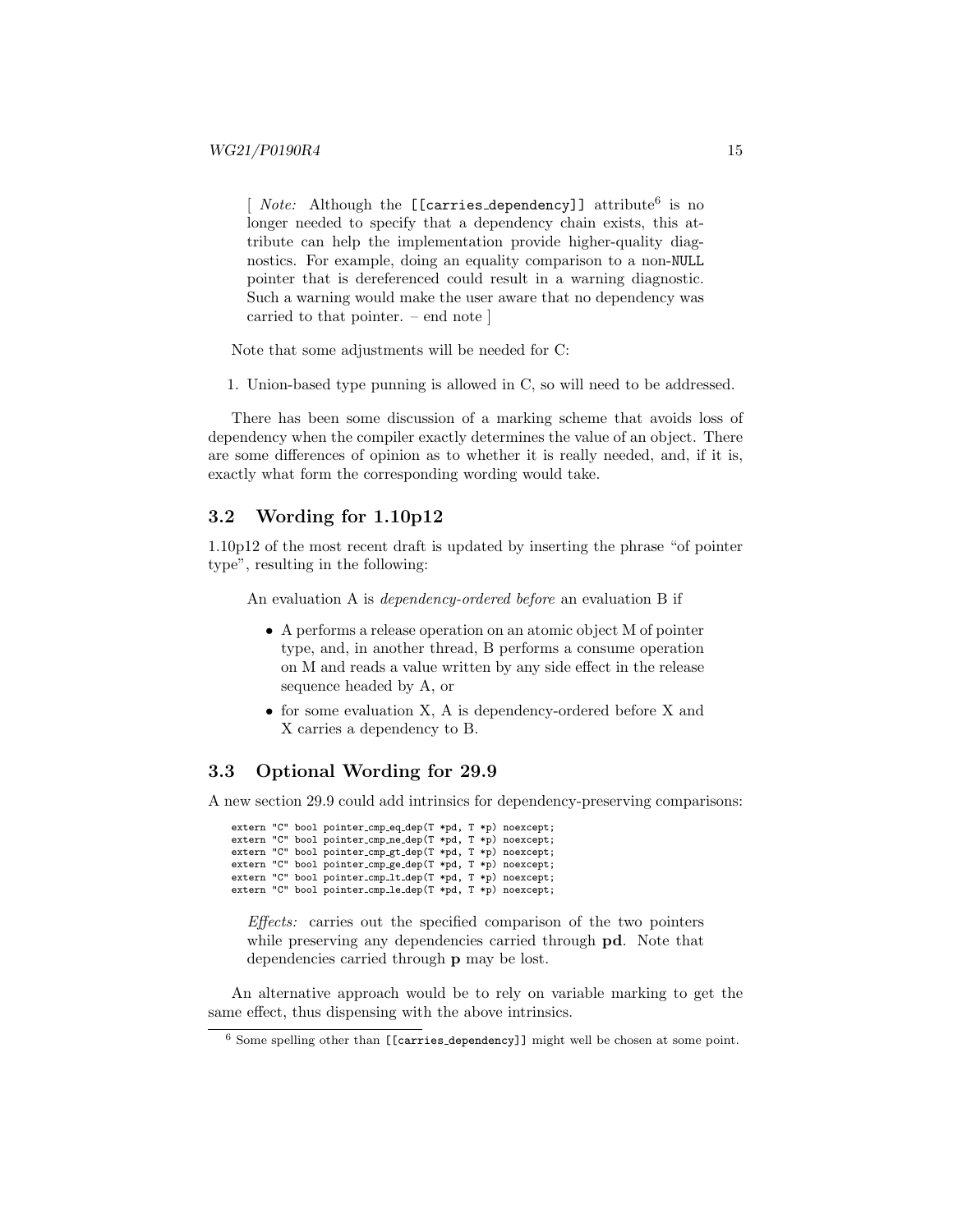```
1 struct rcutest {
2 int a;<br>3 int b:
    int b:
4 int c;
5 };
6
7 struct rcutest1 {
8 int a;
9 struct rcutest rt;
10 };
11
12 std::atomic<rcutest *> gp;
13 std::atomic<rcutest1 *> g1p;
14 std::atomic<int *> gip;
15 struct rcutest *gslp; /* Global scope, local usage. */
16 std::atomic<rcutest *> gsgp;
17
18 #define rcu_assign_pointer(p, v) \setminus19 atomic_store_explicit(&(p), (v), std::memory_order_release);
20 #define rcu_dereference(p) \
   21 atomic_load_explicit(&(p), std::memory_order_consume);
```
Figure 7: Litmus-Test Definitions

### <span id="page-15-0"></span>4 Litmus Tests

Figure [7](#page-15-1) shows some common definitions used by multiple litmus tests, each of which is discussed in one of the following sections.

#### 4.1 Simple Left-Hand-Side Dependency

Figure [8](#page-16-0) shows a simple left-hand-side dependency. Dependency ordering guarantees that the assertion on line 8 never triggers.

#### 4.2 Simple Right-Hand-Side Dependency

Figure [9](#page-16-1) shows a simple right-hand-side dependency. Dependency ordering guarantees that the assertion on line 17 never triggers.

#### 4.3 Local Storage For Dependency

Figure [9](#page-16-1) also demonstrates that storing a pointer to a local variable preserves the dependency chain. The pointer stored to local variable p on line 15 is part of a dependency chain, and the dependency chain remains when it is reloaded on line 17. Dependency ordering thus continues to guarantee that the assertion on line 8 never triggers.

### 4.4 Non-Local Storage For Dependency

Figure [10](#page-17-0) shows that storing to a non-local variable preserves a dependency if this value is later reloaded by the same thread. Dependency ordering guarantees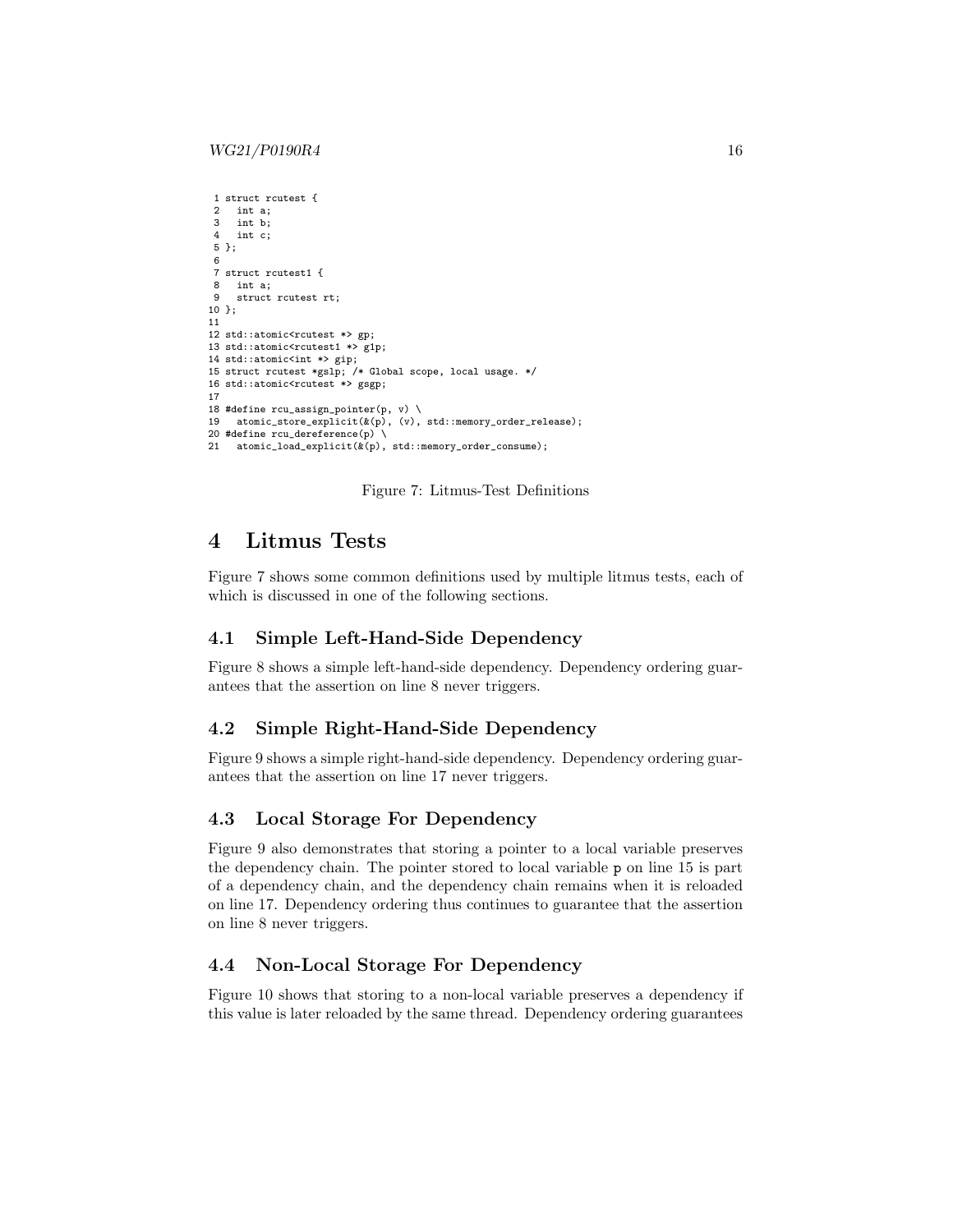```
1 void thread0(void)
 2 {
3 struct rcutest *p;
4
 5 p = (struct rcutest *)malloc(sizeof(*p));
6 assert(p);
 7 p->a = 42;
8 assert(p->a != 43);
9 rcu_assign_pointer(gp, p);
10 }
11
12 void thread1(void)
13 {
14 struct rcutest *p;
15
16 p = rcu\_derference(gp);<br>17 if (p)17 if (p)
18 p->a = 43;
19 }
```
Figure 8: Litmus Test: Simple Left-Hand-Side Dependency

```
1 void thread0(void)
\frac{2}{3}struct rcutest *p;
 4
5 p = (struct rcutest *)malloc(sizeof(*p));
6 \text{assert}(p);<br>
7 p-\geq a = 42;
7 p-\geq a = 42;<br>8 rcu_assignrcu_assign_pointer(gp, p);
9 }
10
11 void thread1(void)
12 {
13 struct rcutest *p;
14
15 p = rcu_dereference(gp);
16 if (p)
17 \quad assert(p->a == 42);
18 }
```
Figure 9: Litmus Test: Simple Right-Hand-Side Dependency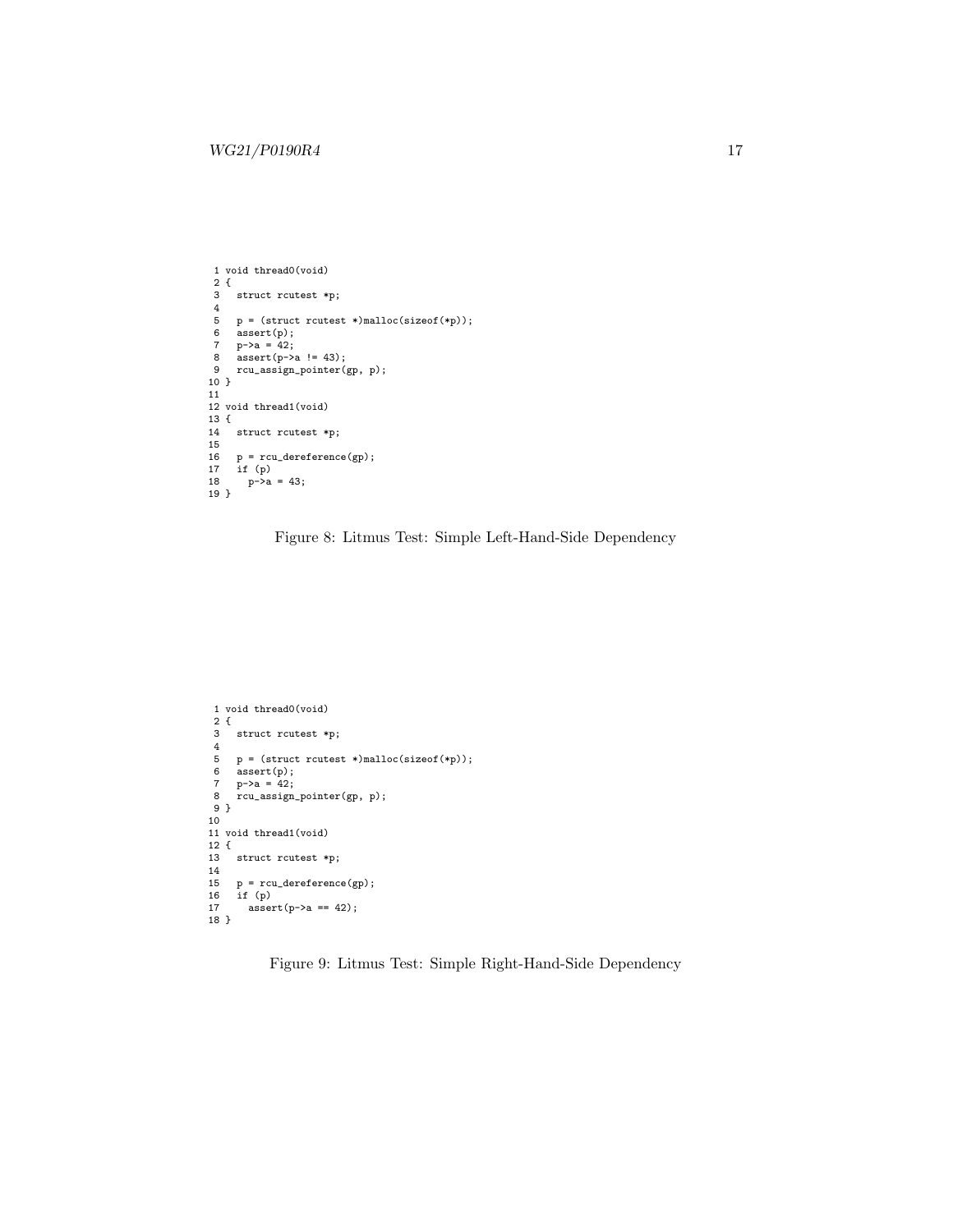```
1 void thread0(void)
 2 \t3struct rcutest *p;
 \frac{4}{5}p = (struct \, \text{rcutest} \, * )malloc(sizeof(*p));
 6 assert(p);
 7 p-\gea = 42;<br>8 rcu assign
     8 rcu_assign_pointer(gp, p);
9 }
10
11 void thread1(void)
12 \t{13}struct rcutest *p;
14
15 p = rcu\_dereference(gp);<br>16 gslp = p:
      gslp = p;17 p = gslp;<br>18 if (p)if (p)19 assert(p->a == 42);
20 }
```
Figure 10: Litmus Test: Non-Local Storage For Dependency

that the assertion on line 19 never triggers, despite the store to and reload from gslp.

Note that this pattern must be used with care because dependency ordering is not guaranteed when the reload is done by some other thread, as shown by the next litmus test.

#### 4.5 Non-Local Storage and Reload Kills Dependency

Figure [11](#page-18-0) shows that storing to a non-local variable, then reloading from that variable within some other thread, kills the dependency. Dependency ordering therefore does nothing to prevent the assertion on line 25 from triggering.

That said, in many implementations this assertion will trigger with very low probability. One way to increase the probability of triggering is to arrange for the memory allocated by line 5 to be pre-loaded into thread2()'s cache.

#### 4.6 Casting For Dependency

Figure [12](#page-18-1) shows that casting a pointer to another pointer type with compatible layout preserves dependency ordering so that the assertion on line 19 never triggers, despite the cast operation.

### 4.7 Casting to Non-Pointer Kills Dependency

Figure [13](#page-19-0) shows that casting a pointer to a non-pointer type can kill the dependency, despite the later cast back to a pointer type. The assertion on line 20 can therefore trigger.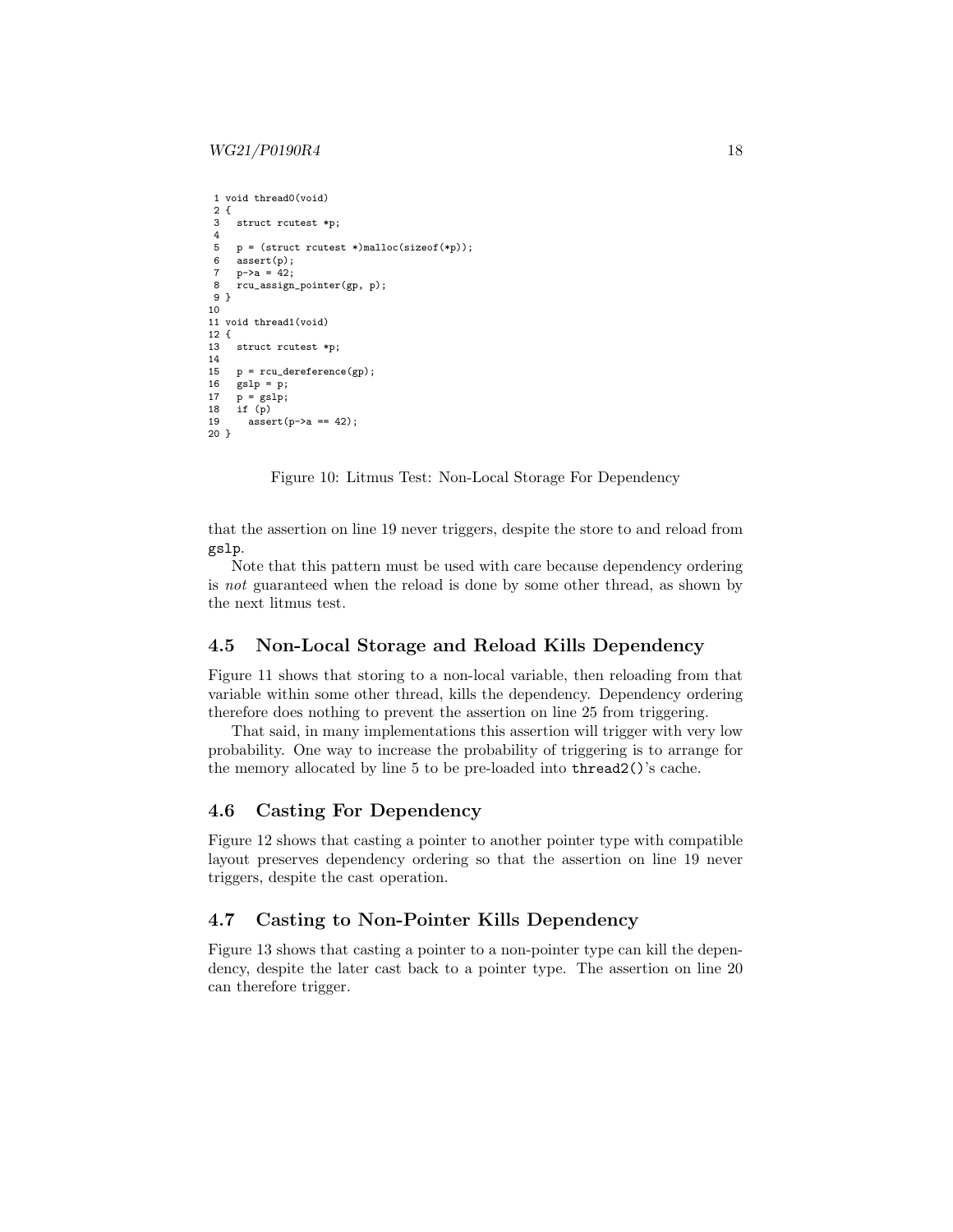```
1 void thread0(void)
  2 {
3 struct rcutest *p;
 4
 5 p = (struct \, \text{rquest *}) \text{malloc}(size \, \text{of} \, \text{(*)});<br>6 assert(p);
 6 \text{assert}(p);<br>
7 p-\lambda a = 42;
  7 p->a = 42;
8 rcu_assign_pointer(gp, p);
 9 }
10
11 void thread1(void)
12 {
13 struct rcutest *p;
\frac{14}{15}15 p = rcu_dereference(gp);
      atomic_store_explicit(&gsgp, p, memory_order_relaxed);
17 }
18
19 void thread2(void)
20 {
     struct rcutest *p;
\begin{array}{c} 21 \\ 22 \\ 23 \end{array}23 p = atomic_load_explicit(&gsgp, memory_order_relaxed);
24 if (p)<br>25 asser
        assert(p-\ge a == 42);26 }
```
Figure 11: Litmus Test: Non-Local Storage and Reload Kills Dependency

```
1 void thread0(void)
2 {
 3 struct rcutest *p;
 4
5 p = (struct rcutest *)malloc(sizeof(*p));<br>6 assert(p);<br>7 n-\lambda a = 42:
    6 assert(p);
    p->a = 42;8 rcu_assign_pointer(gp, p);
9 }
10
11 void thread1(void)
12 {
13 struct rcutest *p;
14 struct rcutest1 *q;
15
16 p = rcu_dereference(gp);
17 q = (struct rcutest1 *)p;
18 if (q)
19 assert(q->a == 42);
20 }
```
Figure 12: Litmus Test: Casting For Dependency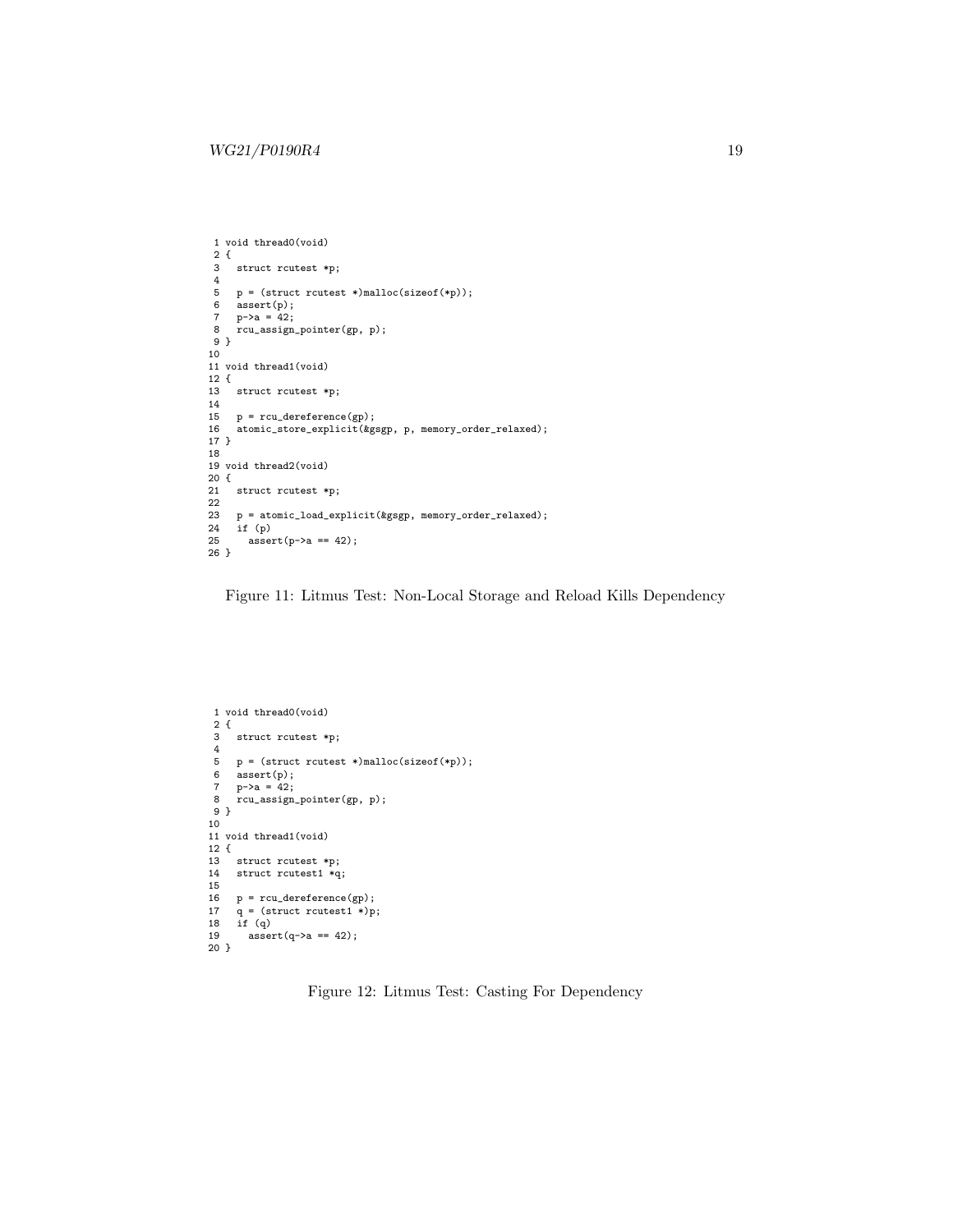```
1 void thread0(void)
 2 \t3struct rcutest *p;
\begin{array}{c} 4 \\ 5 \end{array}5 p = (struct \, \text{rquest *}) \text{malloc}(size \, \text{of} \, (*p));<br>6 assert(p);6 assert(p);<br>
7 p-\ge a = 42;
  7 p->a = 42;
8 rcu_assign_pointer(gp, p);
9 }
10
11 void thread1(void)
12 {
13 struct rcutest *p;
14 uintptr_t q;
15
16 p = rcu\_derference(gp);<br>17 q = reinterpret\_cast < uin'17 q = reinterpret_cast<uintptr_t>(p);<br>
18 p = (struct rcutest *)q;
18 p = (struct \, routest *)q;<br>19 if (p)19 if (p)
          assert(p-\lambda a == 42);21 }
```
Figure 13: Litmus Test: Casting to Non-Pointer Kills Dependency

```
1 void thread0(void)
 2 {
 3 struct rcutest *p;
 4
 5 p = (struct \, \text{rquest *}) \text{malloc}(sizeof(*p));<br>6 assert(p);6 \arcsin(1);<br>
7 p-\ge a = 42;
  7 p->a = 42;
8 rcu_assign_pointer(gp, p);
9 }
10
11 void thread1_help(struct rcutest *q)
12 {
13 if (q)
        \text{assert}(q \rightarrow a == 42);15 }
16
17 void thread1(void)
18 {
19 struct rcutest *p;
\frac{20}{21}21 p = rcu\_derference(gp);<br>22 thread1_help(p);
      thread1_{help}(p);
23 }
```
Figure 14: Litmus Test: Function Argument Carries Dependency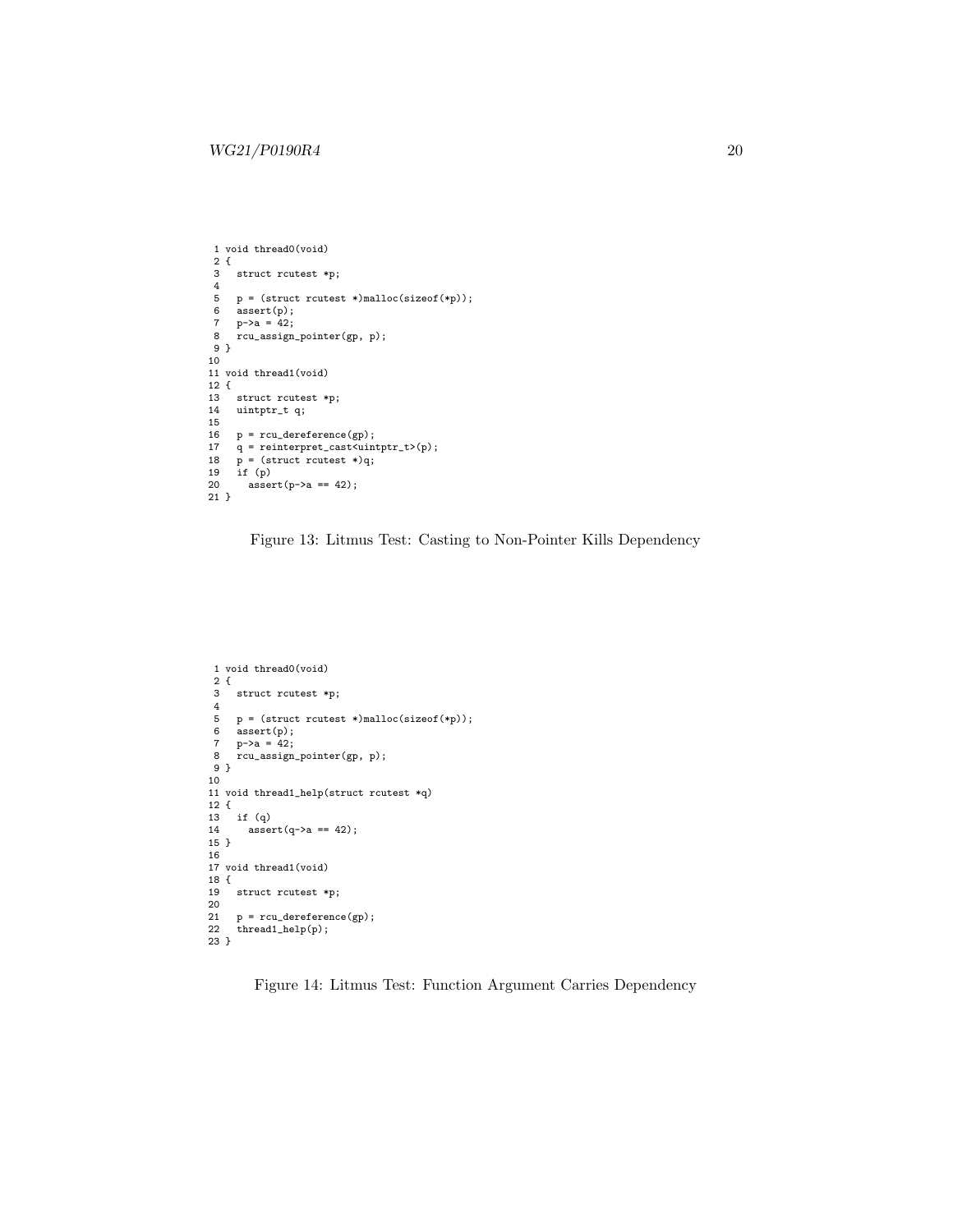```
1 void thread0(void)
2 \t3struct rcutest *p;
\frac{4}{5}p = (struct \, \text{rcutest } *)malloc(sizeof(*p));
6 assert(p);
7 p-\gea = 42;<br>8 rcu assign
     8 rcu_assign_pointer(gp, p);
9 }
10
11 void thread1_help(struct rcutest *q [[carries_dependency]])
12 \t{13}if (a)14 \arctan(9-2a == 42);15 }
16
17 void thread1(void)
18 {
19 struct rcutest *p;
\frac{20}{21}21 p = rcu\_derference(gp);<br>22 thread1 help(p);
     thread1_{help(p)};
23 }
```
Figure 15: Litmus Test: Function Argument Explicitly Carries Dependency

#### 4.8 Function Argument Carries Dependency

Figure [14](#page-19-1) shows that passing a pointer via a function argument preserves dependency ordering so that the assertion on line 14 never triggers. As shown in Figure [15,](#page-20-0) the [[carries dependency]] attribute could be used to document the fact that the developer expects a dependency chain to pass into the function via this parameter, and implementations might use these attributes to improve diagnostics.

#### 4.9 Function Return Carries Dependency

Figure [16](#page-21-0) shows that returning a pointer from a function preserves dependency ordering so that the assertion on line 22 never triggers. As shown in Figure [17,](#page-21-1) the [[carries dependency]] attribute can again be used to make the dependency-carrying explicit.

#### 4.10 Array-Offset Dependency

Figure [18](#page-22-0) shows how dependencies survive addition of integer offsets via array indexing. Dependency ordering guarantees that the assertion on line 18 never triggers.

### 4.11 Integer-Pointer Addition Dependency

Figure [19](#page-22-1) shows how dependencies survive direct addition of integer offsets. Dependency ordering guarantees that the assertion on line 18 never triggers.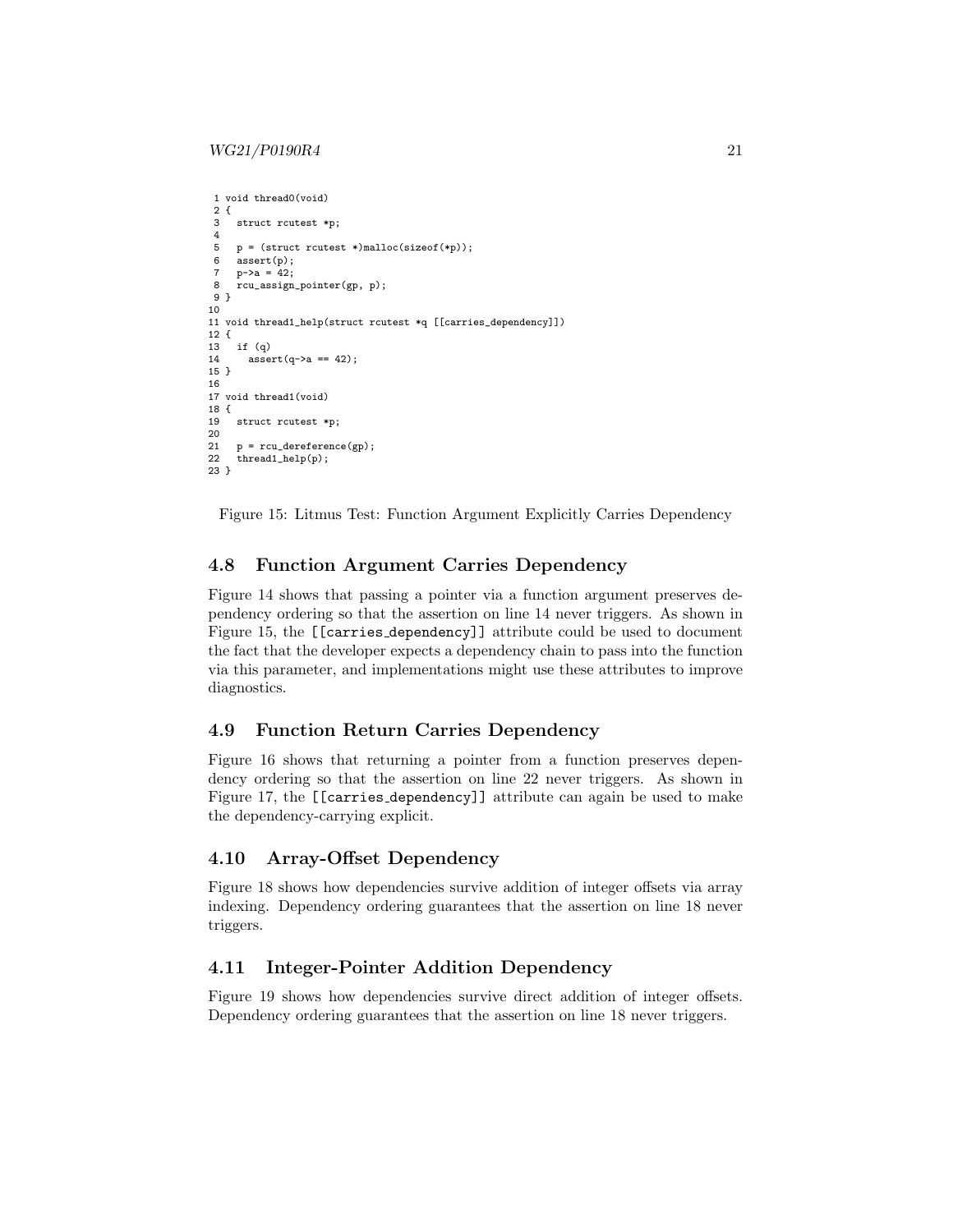```
1 void thread0(void)
   2 {
3 struct rcutest *p;
 4
 5 p = (struct \, \text{rquest *}) \text{malloc}(size \, \text{of} \, \text{(*)});<br>6 assert(p);
 6 \text{assert}(p);<br>
7 p-\lambda a = 42;
   7 p->a = 42;
8 rcu_assign_pointer(gp, p);
 9 }
10
11 struct rcutest *thread1_help(void)
12 {
       return rcu_dereference(gp);
\begin{array}{c} 13 \\ 14 \end{array}15
16 void thread1(void)
\begin{array}{c} 17 \ 18 \end{array} {
       struct rcutest *p;
19
20 p = \text{thread1\_help}();<br>
21 if (p)<br>
22 assert(p->a == 42
        21 if (p)
           assert(p-\lambda) = 42);23 }
```
Figure 16: Litmus Test: Function Return Carries Dependency

```
1 void thread0(void)
2 {
 3 struct rcutest *p;
\frac{4}{5}p = (struct \; routest *) \text{malloc}(sizeof(*p));6 assert(p);<br>7 p\rightarrow a = 42:
7 p-\geq a = 42;<br>8 rcu assign
      8 rcu_assign_pointer(gp, p);
9 }
10
11 [[carries_dependency]] struct rcutest *thread1_help(void)
\begin{array}{c} 12 \\ 13 \end{array}return rcu_dereference(gp);
14 }
15
16 void thread1(void)
17 {
18 struct rcutest *p;
19
20 p = \text{thread1\_help}();<br>21 if (p)if (p)assert(p-\ge a == 42);\begin{array}{c} 22 \\ 23 \end{array}
```
Figure 17: Litmus Test: Function Return Explicitly Carries Dependency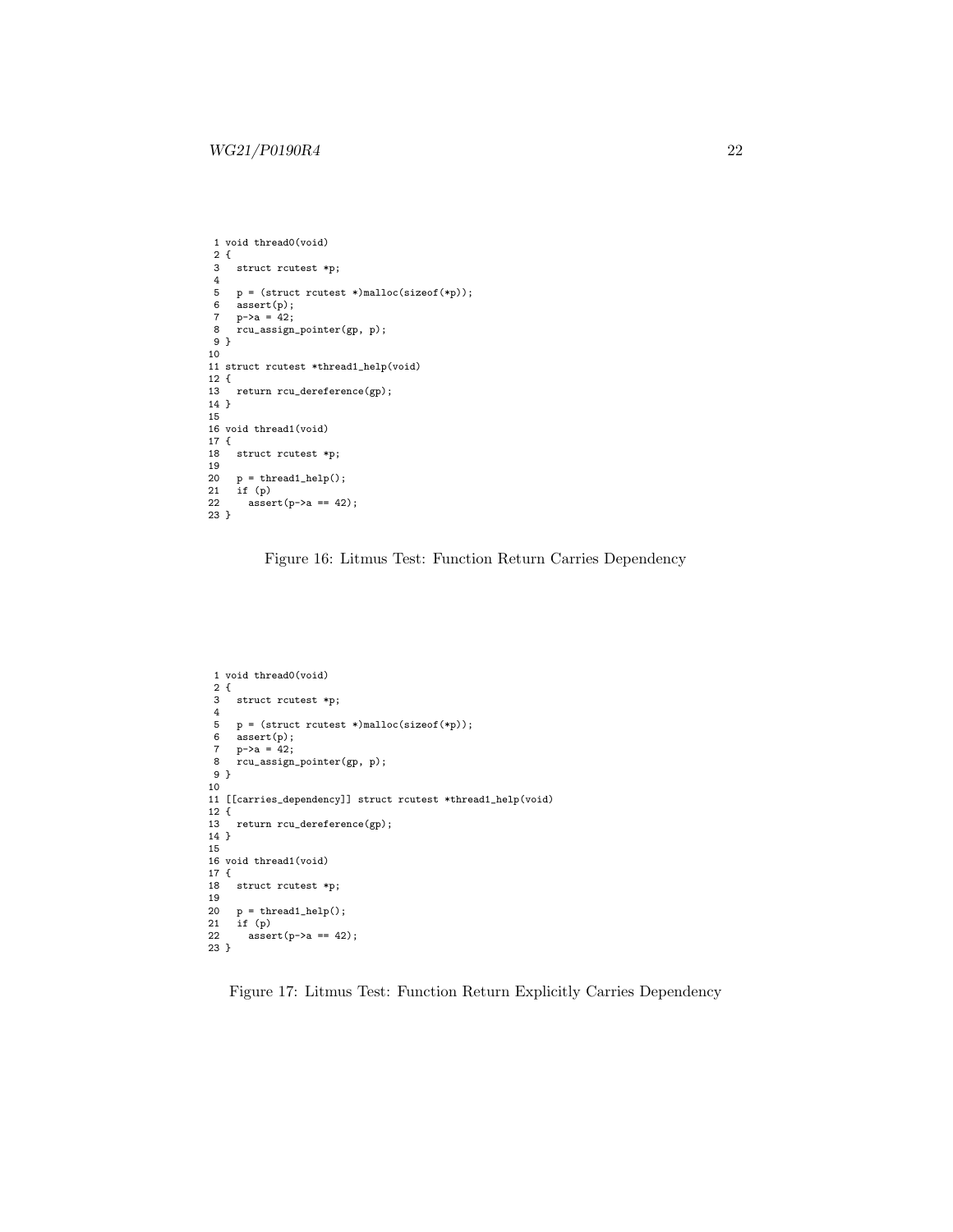```
1 void thread0(void)
 2 {
 3 int *p;
 \frac{4}{5}5 p = (int *) \text{malloc}(4 * \text{sizeof}(*p));<br>6 \text{assert}(p);\frac{1}{\text{assert}}(p);
 7 \quad p[0] = 1;8 p[1] = 42;
9 rcu_assign_pointer(gip, p);
10}
 11
12 void thread1(void)
13 \begin{array}{c} 1 \\ 14 \end{array}int *p;1516 p = rcu_dereference(gip);
17 if (p)
18 \arctan{\frac{1}{2}} assert(p[p[0]] == 42);
19 }
```
Figure 18: Litmus Test: Array-Offset Dependency

```
1 void thread0(void)
 2 {
3 int *p;
 4
5 p = (int *) \text{malloc}(4 * sizeof(*p));6 assert(p);
 7 p[0] = 1;
8 p[1] = 42;
9 rcu_assign_pointer(gip, p);
10 }
11
12 void thread1(void)
13 {
14 int *p;
15
16 p = rcu\_derference(gip);<br>17 if (p)17 if (p)
     \text{assert}(*(p + p[0]) == 42);19 }
```
Figure 19: Litmus Test: Integer-Pointer Addition Dependency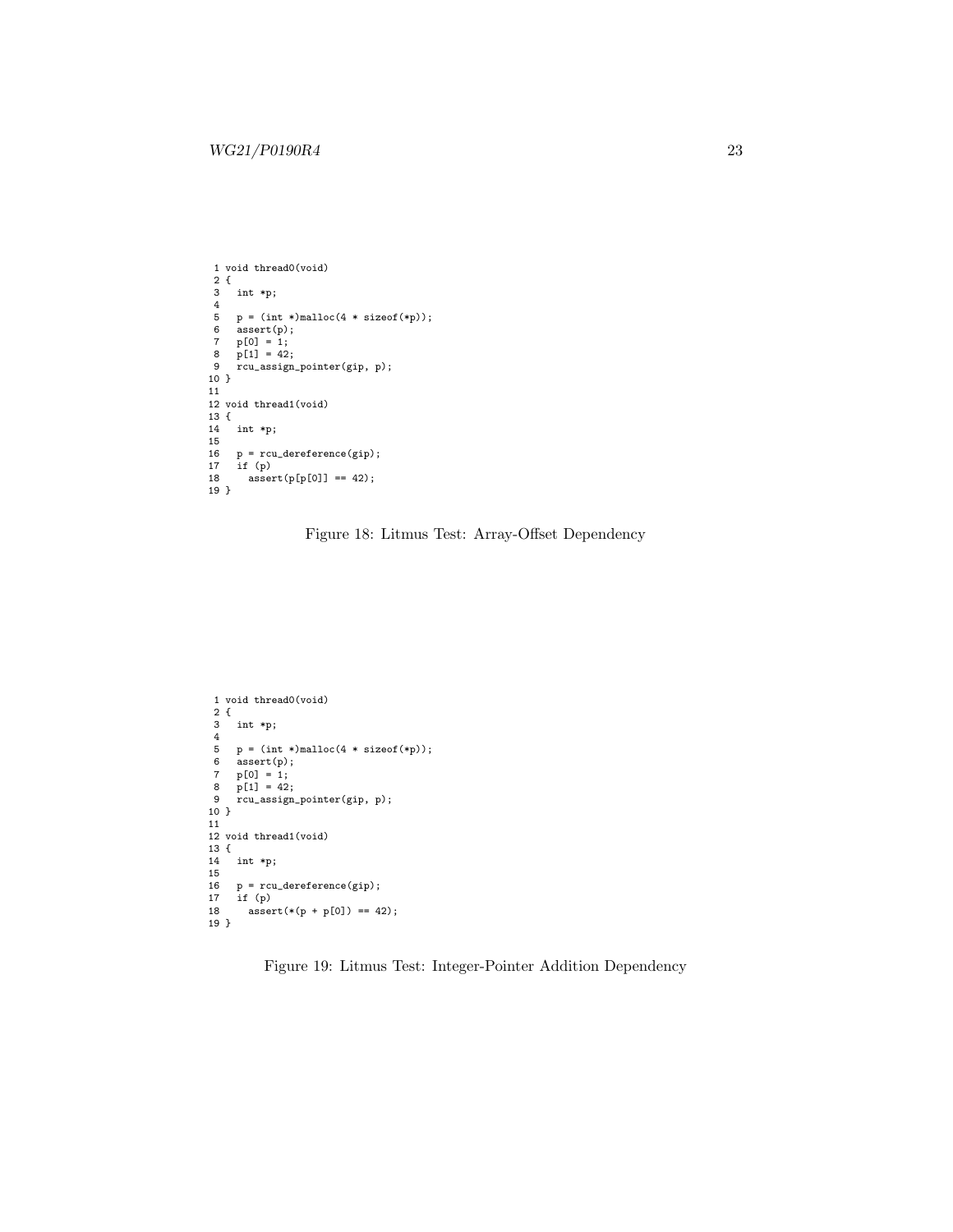```
1 void thread0(void)
2 \t3int *p;
 \frac{4}{5}p = (int *)malloc(4 * sizeof(*p));6 assert(p);<br>7 p[1] = -1:
 7 p[1] = -1;
8 p[0] = 42;
9 rcu_assign_pointer(gip, &p[1]);
10 }
11
12 void thread1(void)
13 {
14 int *p;
\frac{15}{16}p = rcu_{\text{deference}}(gip);17 if (p)
       assert(*(p + p[0]) == 42);19 }
```
Figure 20: Litmus Test: Integer-Pointer Subtraction Dependency

```
1 void thread0(void)
2 {
3 struct rcutest1 *p;
\frac{4}{5}p = (struct \, \text{rcutest1} \, * )malloc(sizeof(*p));
 6 assert(p);
7 p->rt.a = 42;
8 rcu_assign_pointer(g1p, p);
9 }
10
11 void thread1(void)
12 \{<br>13struct rcutest1 *p;
14
15 p = rcu\_dereference(g1p);<br>16 if (p)
     if (p)17 assert(p->rt.a == 42);
18 }
```
Figure 21: Litmus Test: Field-Selection Offset Dependency

### 4.12 Integer-Pointer Subtraction Dependency

Figure [20](#page-23-0) shows how dependencies survive direct subtraction of integer offsets. Dependency ordering guarantees that the assertion on line 18 never triggers.

### 4.13 Field-Selection Offset Dependency

Figure [21](#page-23-1) shows that dependencies are carried through offsets due to the fieldselection operator. Dependency ordering guarantees that the assertion on line 17 never triggers.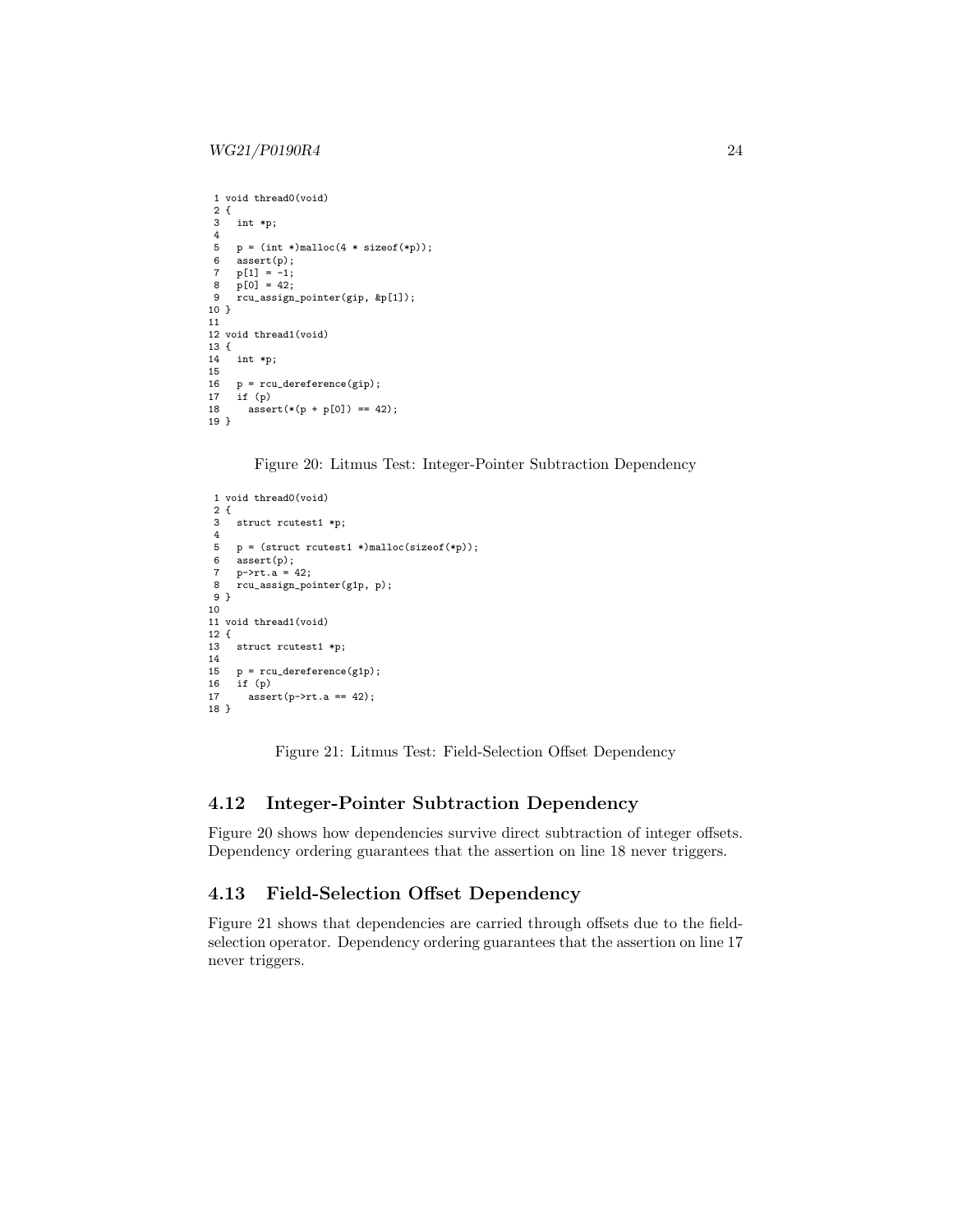#### $WG21/P0190R4$  25

```
1 void thread0(void)
2 \t3int *p;
\frac{4}{5}p = (int *)malloc(sizeof(*p));
6 assert(p);
7 *p = 42;
    8 rcu_assign_pointer(gip, p);
9 }
10
11 void thread1(void)
12 \t{13}int *p;
14
15 p = rcu\_derference(gip);<br>16 if (p)
     if (p)17 assert(*p == 42);
18 }
```
Figure 22: Litmus Test: Direct Dereferencing Dependency

#### 4.14 Direct Dereferencing Dependency

Figure [22](#page-24-0) shows how dependencies direct dereferencing. Dependency ordering guarantees that the assertion on line 17 never triggers.

### 4.15 Enclosing-Structure Location Dependency

Figure [23](#page-25-0) shows that dependencies are carried through offsets used to locate an enclosing structure, an idiom used by the container of () macro in the Linux kernel. Dependency ordering guarantees that the assertion on line 22 never triggers.

### 4.16 Conditional-Expression Dependency

Figure [24](#page-25-1) shows a dependency carried through a conditional expression. Dependency ordering guarantees that the assertion on line 20 never triggers.

#### 4.17 Comma-Expression Dependency

Figure [25](#page-26-0) shows a dependency carried through the right-hand operand of a comma expression Dependency ordering guarantees that the assertion on line 20 never triggers.

### 4.18 Equality Comparisons Kill Dependency

Figure [26](#page-26-1) shows a dependency chain being killed by the equality comparison on line 19. The implementation is within its rights to substitute  $i = rt.b$ for line 20, which the implementation can hoist to precede line 19, even on a strongly ordered system. This hoisting allows access to pre-initialization values for rt.b which would be the constant 2 from the initializer on line 1. In this case, the assertion on line 23 would trigger.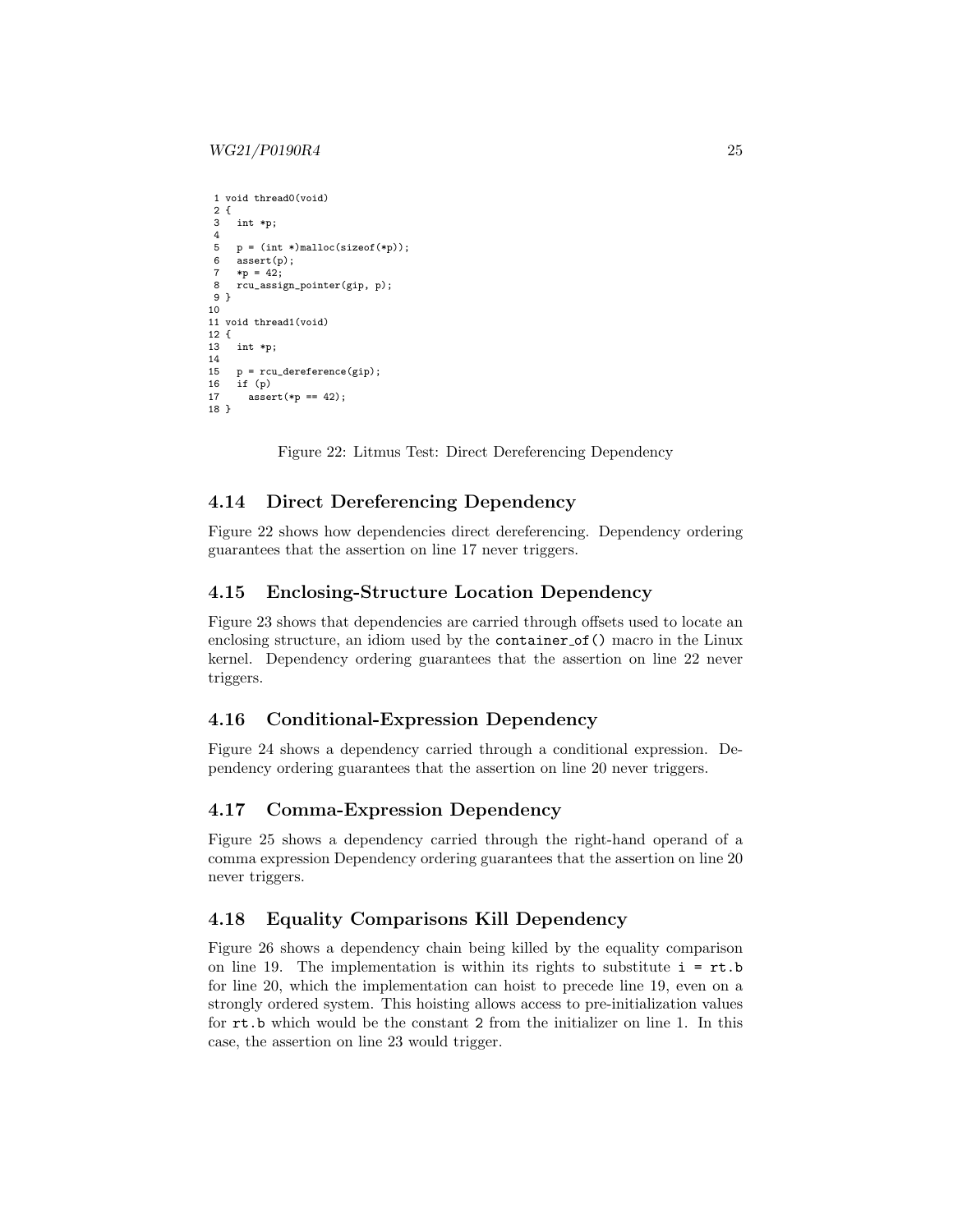```
1 void thread0(void)
   2 {
3 struct rcutest1 *p;
  4
 5 p = (struct \, \text{rcutest1} \, \text{*)} \, \text{malloc} \, (\text{sizeof} \, (\text{*p}));<br>6 assert (p);
       .<br>assert(p);
   7 p->a = 42;
8 rcu_assign_pointer(gp, &p->rt);
 9 }
10
11 void thread1(void)
12 {
13 char *cp;<br>14 struct rcu
14 struct routest *p;<br>15 struct routest1 *q
       struct rcutest1 *q;
\frac{16}{17}\begin{array}{lll} \text{17} & \text{p = rcu\_derference}\text{(gp)}\,; \\ \text{18} & \text{if (p) { }} \end{array}18 if (p) {
19 cp = (char *)p;
20 cp -= (uintptr_t)&((struct rcutest1 *)NULL)->rt;
21 q = (struct\, 1 *)cp;<br>22 assert(q \rightarrow a == 42);assert(q-\lambda a == 42);23 }
24 }
```
Figure 23: Litmus Test: Enclosing-Structure Location Dependency

```
1 void thread0(void)
 2 {
 3 struct rcutest *p;
 4
 5 p = (struct \, \text{rcutest} \, * )\text{malloc}(\text{sizeof}(*p));<br>6 assert(p):assert(p);7   p \rightarrow a = 42;
8 \frac{1}{p-2b} = 43;<br>9 rcu assign
      rcu_assign_pointer(gp, p);
10 }
11
12 void thread1(void)
13 {
14 int i;<br>15 struct
      struct rcutest *p;
\frac{16}{17}17 p = rcu\_derference(gp);<br>18 if (p) {
18 if (p) {
19 i = (random() & 0x1) ? p->a : p->b;
20 assert(i == 42 || i == 43);
21 }
22 }
```
Figure 24: Litmus Test: Conditional-Expression Dependency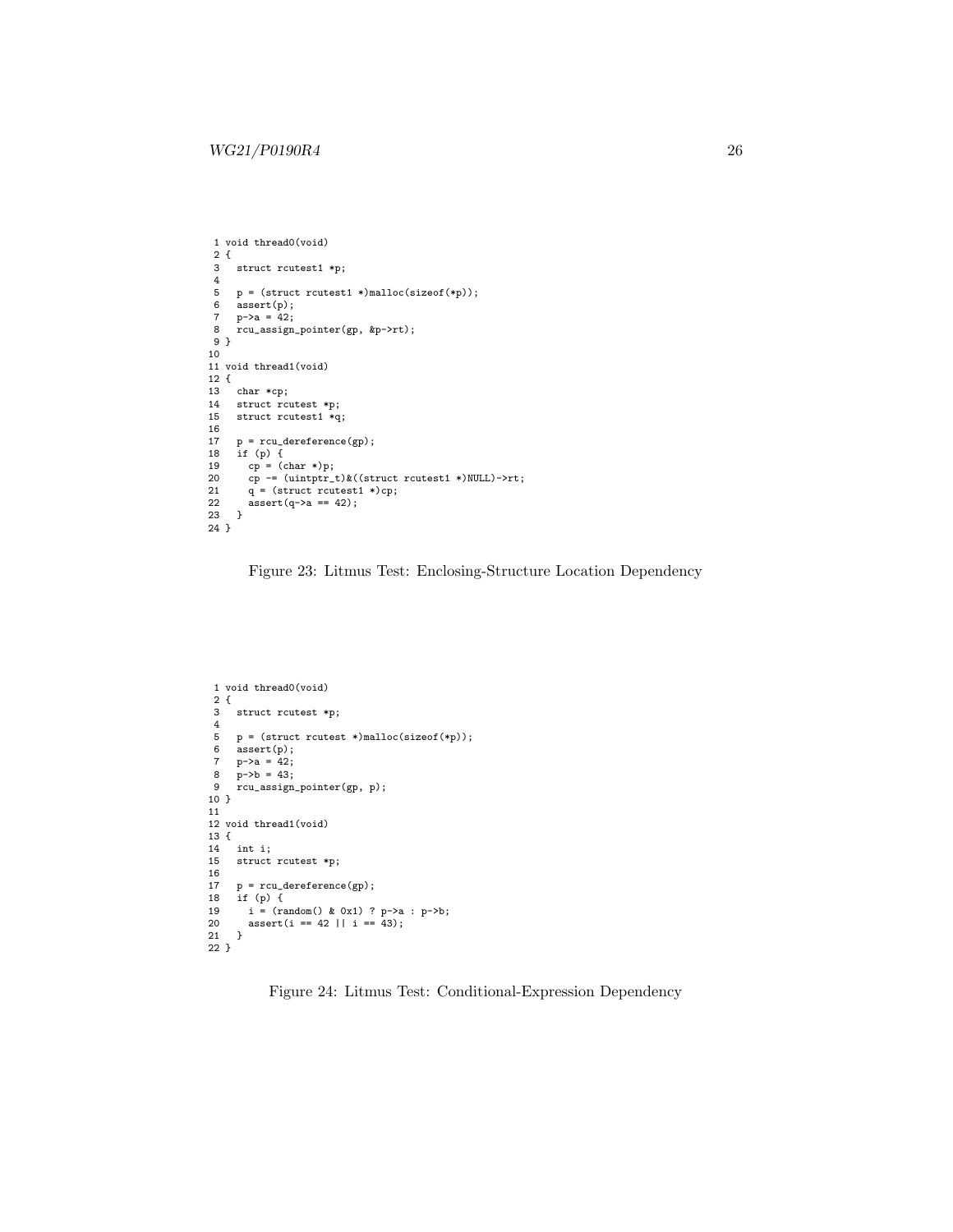```
1 void thread0(void)
 \begin{array}{c} 2 \\ 3 \end{array} {
      struct rcutest *p;
 \frac{4}{5}5 p = (struct rcutest *)malloc(sizeof(*p));
6 assert(p);
 7 p-\ge a = 42;<br>8 p-\ge b = 43;
  8 p->b = 43;
9 rcu_assign_pointer(gp, p);
10 }
11
12 void thread1(void)
 13 {
14 int i;
15 struct rcutest *p;
16 int junk;
\begin{array}{c} 17 \\ 18 \end{array}18 p = rcu_dereference(gp);
19 if (p) {
20 i = (junk = 1, p->a);
21 assert(i == 42);
22 \quad assert(junk == 1);
\frac{1}{23} }
24 }
```
Figure 25: Litmus Test: Comma-Expression Dependency

```
1 struct rcutest rt = \{ 1, 2, 3 \};
 2
3 void thread0(void)
 4 {
  5 rt.a = -42;
6 rt.b = -43;
7 rt.c = -44;
  8 rcu_assign_pointer(gp, &rt);
9 }
10
11 void thread1(void)
12 {
13 int i = -1;
 14 int j = -1;
15 struct rcutest *p;
16
17 p = rcu\_derference(gp);<br>
18 j = p-\lambda a;18 j = p - \lambda a;<br>19 if (p == 8)
 19 if (p == &rt)
20 i = p->b; /* Dependency chain broken! */
21 else if (p)<br>22 i = p->c;
22 i = p-\infty;<br>23 assert(i < 0);
 23 assert(i < 0);
24 assert(j < 0);
25 }
```
Figure 26: Litmus Test: Equality Comparisons Kill Dependency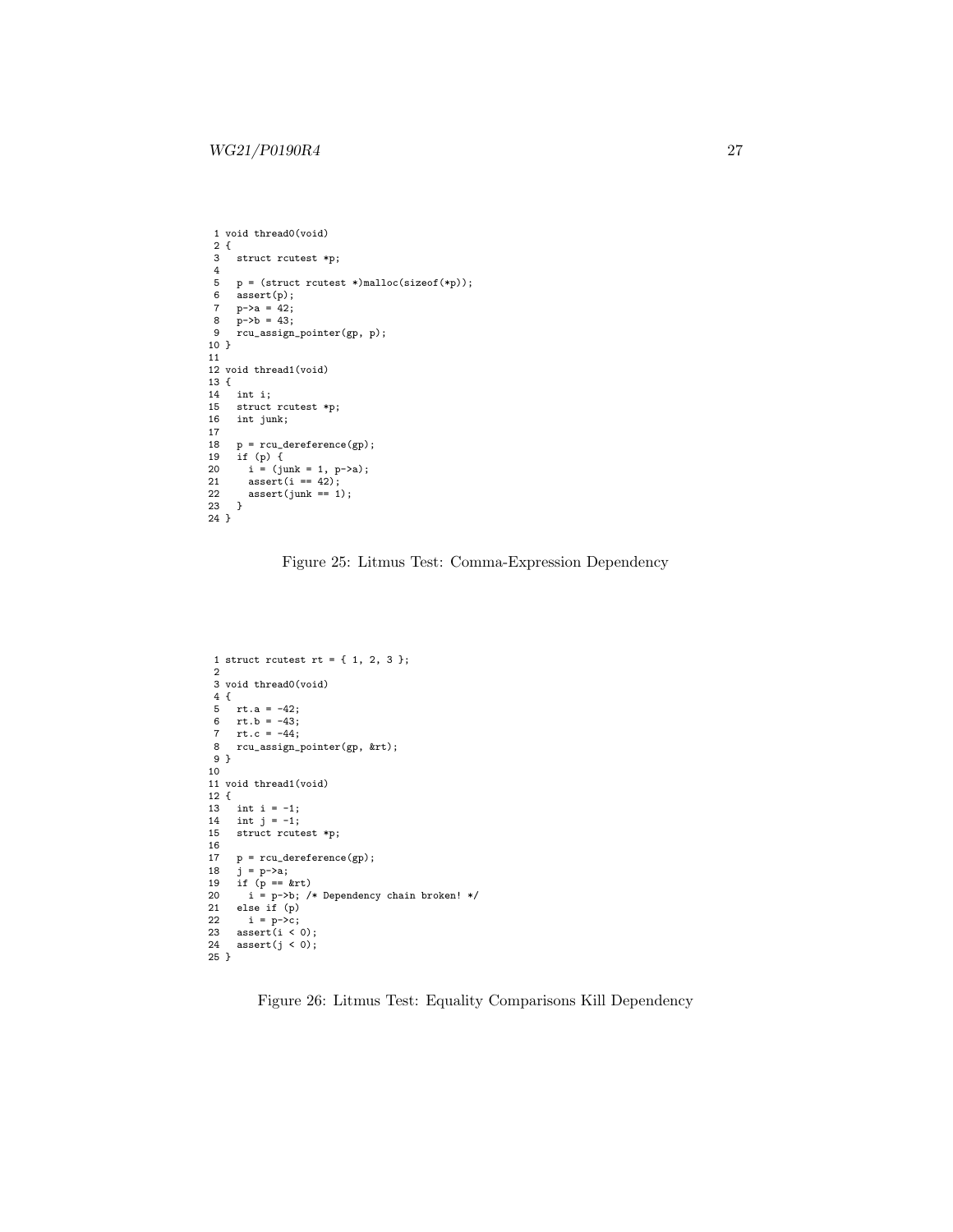```
1 struct rcutest rt = \{ 1, 2, 3 \};
  2
3 void thread0(void)
 \frac{4}{5}rt.a = -42;6 rt.b = -43;
 7 rt.c = -44;<br>8 rcu assign i
     8 rcu_assign_pointer(gp, &rt);
9 }
10
11 void thread1(void)
12 \t{13}int i = -1;
13 int j = -1;
15 struct rcutest *p;
16
17 i = rt.b;<br>18 j = rt.a;j = rt.a;19 p = rcu\_derference(gp);<br>20 if (p \& p != \& rt) {
20 if (p \& p := krt) {<br>21 i = p->c;
21 i = p-\geq c;<br>22 i = p-\geq a;
22 j = p-\lambda a;<br>23 } else if (
23 } else if (!p) {<br>24 i = j = -1;
      i = j = -1;\frac{25}{26}26 assert(i < 0);<br>27 assert(i < 0):assert(j < 0);28 }
```
Figure 27: Litmus Test: Equality Comparisons Kill Dependency, Optimized

Worse yet, the implemenation would be within its rights to transform the code as shown in Figure [27.](#page-27-1) In this case, both assertions can clearly trigger. In other words, an equality comparison can break dependencies in code preceding the dependency.

### 4.19 Equality Comparisons Without Killing Dependency

Figure [28](#page-28-0) shows a how pointer cmp eq dep() and friends provide a way of carrying out comparisons without killing dependency chains. With the dependency chain preserved, the assertions on lines 23 and 24cannot trigger.

# <span id="page-27-0"></span>5 Benefits, Drawbacks, Mitigations, and Open Issues

This section compares the proposal to the requirements and desiderata called out in Section [2.1.](#page-2-1)

As required, dependency chains do not depend solely on marking objects carrying dependencies. Such objects may be marked, if desired, using [[carries dependency]], which can improve diagnostics and perhaps also improve formal verification.

The head of a dependency chain is marked with a memory order consume load. No other markings are needed, although [[carries dependency]] may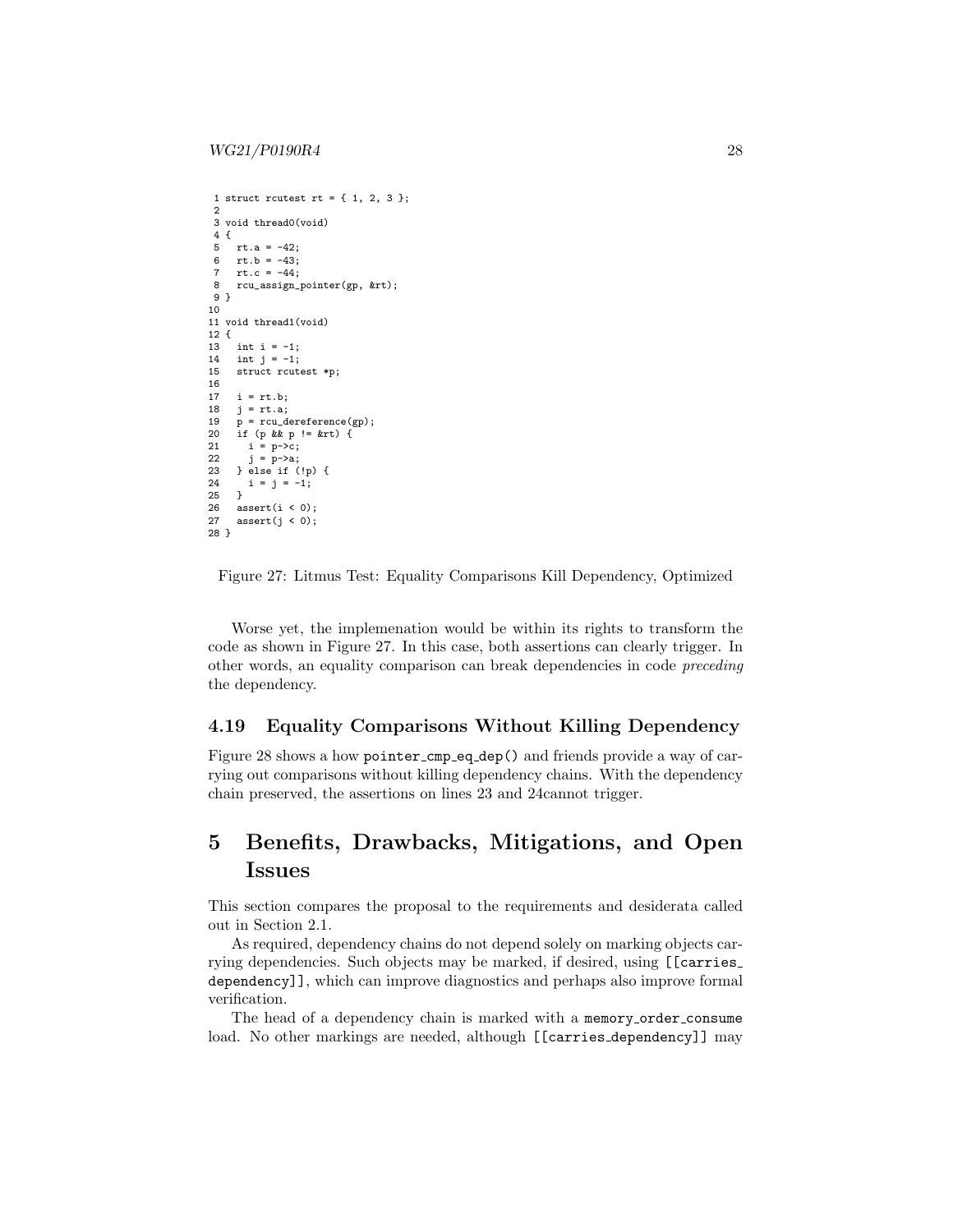```
1 struct rcutest rt = { 1, 2, 3 };
  2
3 void thread0(void)
 \frac{4}{5}rt.a = -42;6 rt.b = -43;7 rt.c = -44;<br>8 rcu assign
     8 rcu_assign_pointer(gp, &rt);
9 }
10
11 void thread1(void)
12 \t{13}int i = -1;
14 int j = -1;
15 struct rcutest *p;
16
17 p = rcu\_derference(gp);<br>
18 j = p-\lambda a;p - >a;19 if (pointer_cmp_eq_dep(p, \text{ krt}))<br>20 i = p->b;
20 i = p-\gt{b};<br>21 else if (p)
21 else if (p)<br>22 i = p->c:
22 i = p-\sum;<br>23 assert(i <23 \text{assert}(i \leq 0);<br>24 \text{assert}(i \leq 0):assert(j < 0);25 }
```
Figure 28: Litmus Test: Equality Comparisons Without Killing Dependency

be used as noted above. In addition, pointer cmp eq dep(), pointer cmp ne dep(), pointer cmp gt dep(), pointer cmp ge dep(), pointer cmp lt dep(), and pointer cmp le dep(), if provided, could be used to avoid dependencychain breakage that might otherwise occur due to value-narrowing comparisons.

Dependency chains have been defined to avoid the need for explicit memorybarrier instructions on mainstream systems.

Dependencies need be carried only through pointers and to non-pointers.

Implementations need not trace dependency chains. Again, [[carries dependency]] may be used to permit improved diagnostics, but without the need to trace dependency chains.

It is important to note that this proposal does not address the need to tag pointers via low-order bits. Such tagging is required for a number of algorithms for concurrency and for memory allocation. Should a future proposal to define pointer-bit tagging be accepted, that proposal should accommodate carrying dependencies through tagged pointers.

In summary, this proposal provides the features needed by most existing RCU-related practice without placing undue burdens on the implementations.

However, there are some outstanding issues:

1. Formal verification very likely requires full annotation. However, requiring full annotation conflicts with both developer preferences and existing practice. This document therefore allows developers to omit annotations, but developers wishing to make full use of formal verification tools will need to add them.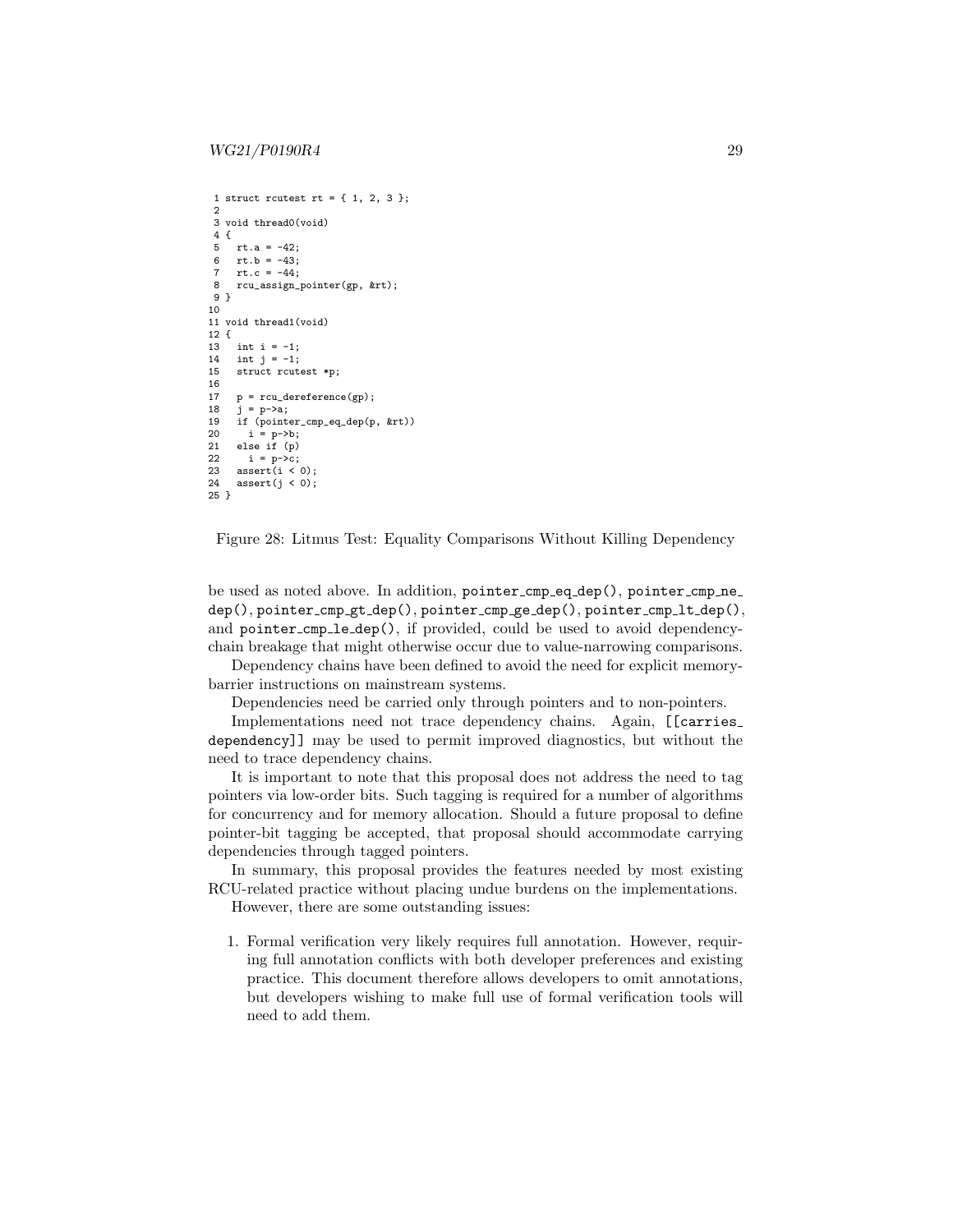- 2. The current definition of memory\_order\_consume is defined in terms of the compiler's ability to determine the exact value of a given pointer. It is not yet clear how to word this, or, for that matter, whether any such definition is appropriate for the standard.[7](#page-29-9)
- 3. It is generally agreed that some form of annotation should be made available, but the exact form is still subject to debate. This document uses the [[carries dependency]] annotation as a placeholder.

These issues will require some discussion.

### References

- <span id="page-29-1"></span>[1] Arbel, M., and Morrison, A. Predicate rcu: An rcu for scalable concurrent updates. SIGPLAN Not. 50, 8 (Jan. 2015), 21–30.
- <span id="page-29-2"></span>[2] Ash, M. Concurrent memory deallocation in the objective-c runtime. mikeash.com: just this guy, you know?, May 2015.
- <span id="page-29-8"></span>[3] Compaq Computer Corporation. Shared memory, threads, interprocess communication. Available: [http://h71000.www7.hp.com/wizard/](http://h71000.www7.hp.com/wizard/wiz_2637.html) [wiz\\_2637.html](http://h71000.www7.hp.com/wizard/wiz_2637.html), August 2001.
- <span id="page-29-3"></span>[4] Desnoyers, M. [RFC git tree] userspace RCU (urcu) for Linux. [http:](http://liburcu.org) [//liburcu.org](http://liburcu.org), February 2009.
- <span id="page-29-0"></span>[5] Desnoyers, M., McKenney, P. E., Stern, A., Dagenais, M. R., and Walpole, J. User-level implementations of read-copy update. IEEE Transactions on Parallel and Distributed Systems 23 (2012), 375–382.
- <span id="page-29-7"></span>[6] Kung, H. T., and Lehman, P. Concurrent manipulation of binary search trees. ACM Transactions on Database Systems 5, 3 (September 1980), 354– 382.
- <span id="page-29-4"></span>[7] Liu, R., Zhang, H., and Chen, H. Scalable read-mostly synchronization using passive reader-writer locks. In 2014 USENIX Annual Technical Conference (USENIX ATC 14) (Philadelphia, PA, June 2014), USENIX Association, pp. 219–230.
- <span id="page-29-5"></span>[8] Liu, Y., Luchangco, V., and Spear, M. Mindicators: A scalable approach to quiescence. In Proceedings of the 2013 IEEE 33rd International Conference on Distributed Computing Systems (Washington, DC, USA, 2013), ICDCS '13, IEEE Computer Society, pp. 206–215.
- <span id="page-29-6"></span>[9] Matveev, A., Shavit, N., Felber, P., and Marlier, P. Read-logupdate: A lightweight synchronization mechanism for concurrent programming. In Proceedings of the 25th Symposium on Operating Systems Principles (New York, NY, USA, 2015), SOSP '15, ACM, pp. 168–183.

<span id="page-29-9"></span><sup>7</sup> That said, current implementations do work in exactly this manner.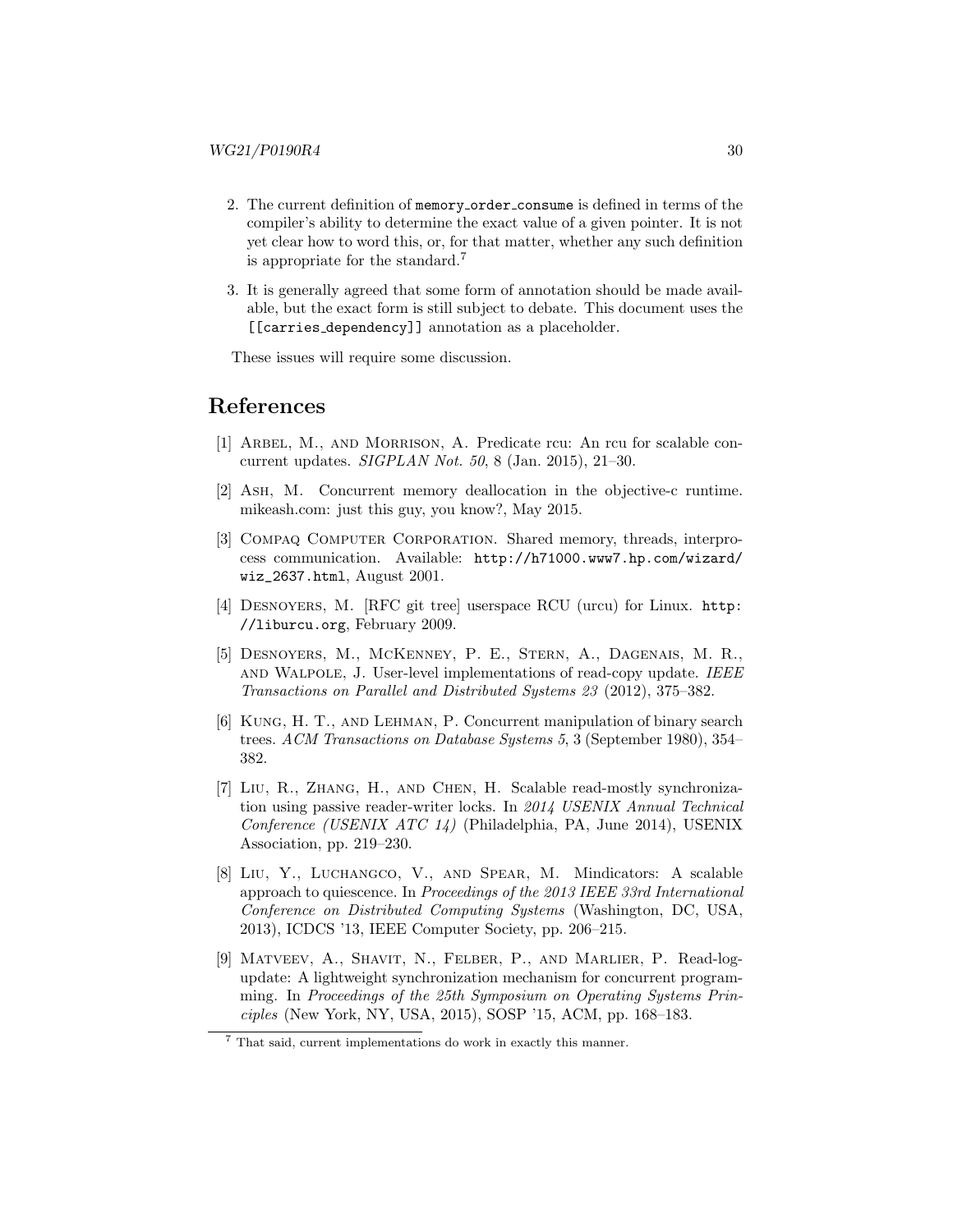- <span id="page-30-0"></span>[10] McKenney, P. E. What is RCU? part 2: Usage. Available: [http:](http://lwn.net/Articles/263130/) [//lwn.net/Articles/263130/](http://lwn.net/Articles/263130/) [Viewed January 4, 2008], January 2008.
- <span id="page-30-7"></span>[11] McKenney, P. E. Transactional memory everywhere? [http://paulmck.](http://paulmck.livejournal.com/tag/transactional%20memory%20everywhere) [livejournal.com/tag/transactional%20memory%20everywhere](http://paulmck.livejournal.com/tag/transactional%20memory%20everywhere), September 2009.
- <span id="page-30-1"></span>[12] McKenney, P. E. The RCU API, 2010 edition. [http://lwn.net/](http://lwn.net/Articles/418853/) [Articles/418853/](http://lwn.net/Articles/418853/), December 2010.
- <span id="page-30-2"></span>[13] McKenney, P. E. Is Parallel Programming Hard, And, If So, What Can You Do About It? kernel.org, Corvallis, OR, USA, 2012.
- <span id="page-30-3"></span>[14] McKenney, P. E. Structured deferral: synchronization via procrastination. Commun. ACM 56, 7 (July 2013), 40–49.
- <span id="page-30-11"></span>[15] McKenney, P. E. [PATCH tip/core/rcu 1/4] mce: Stop using array-index-based RCU primitives. [\[PATCHtip/core/rcu1/4\]mce:]([PATCH tip/core/rcu 1/4] mce: Stop using array-index-based RCU primitives) [Stopusingarray-index-basedRCUprimitives]([PATCH tip/core/rcu 1/4] mce: Stop using array-index-based RCU primitives), May 2015.
- <span id="page-30-4"></span>[16] McKenney, P. E., Purcell, C., Algae, Schumin, B., Cornelius, G., Qwertyus, Conway, N., Sbw, Blainster, Rufus, C., Zoicon5, Anome, and Eisen, H. Read-copy update. [http://en.wikipedia.org/](http://en.wikipedia.org/wiki/Read-copy-update) [wiki/Read-copy-update](http://en.wikipedia.org/wiki/Read-copy-update), July 2006.
- [17] McKenney, P. E., Riegel, T., Preshin, J., Boehm, H., Nelson, C., Giroux, O., and Crowl, L. Towards implementation and use of memory order consume. [http://www.open-std.org/jtc1/sc22/wg21/](http://www.open-std.org/jtc1/sc22/wg21/docs/papers/2015/p0098r0.pdf) [docs/papers/2015/p0098r0.pdf](http://www.open-std.org/jtc1/sc22/wg21/docs/papers/2015/p0098r0.pdf), September 2015.
- <span id="page-30-5"></span>[18] McKenney, P. E., and Walpole, J. What is RCU, fundamentally? Available: <http://lwn.net/Articles/262464/> [Viewed December 27, 2007], December 2007.
- <span id="page-30-8"></span>[19] Porter, D. E., Hofmann, O. S., Rossbach, C. J., Benn, A., and WITCHEL, E. Operating systems transactions. In *SOSP* '09: Proceedings of the ACM SIGOPS 22nd symposium on Operating systems principles (New York, NY, USA, 2009), ACM, pp. 161–176.
- <span id="page-30-9"></span>[20] Porter, D. E., and Witchel, E. Lessons from large transactional systems. Personal communication ¡20071214220521.GA5721@olivegreen.cs.utexas.edu¿, December 2007.
- <span id="page-30-6"></span>[21] Ramalhete, P., and Correia, A. Poor man's rcu. [https:](https://github.com/pramalhe/ConcurrencyFreaks/blob/master/papers/poormanurcu-2015.pdf) [//github.com/pramalhe/ConcurrencyFreaks/blob/master/papers/](https://github.com/pramalhe/ConcurrencyFreaks/blob/master/papers/poormanurcu-2015.pdf) [poormanurcu-2015.pdf](https://github.com/pramalhe/ConcurrencyFreaks/blob/master/papers/poormanurcu-2015.pdf), August 2015.
- <span id="page-30-10"></span>[22] Rossbach, C. J., Hofmann, O. S., Porter, D. E., Ramadan, H. E., Bhandari, A., and Witchel, E. TxLinux: Using and managing hardware transactional memory in an operating system. In SOSP'07: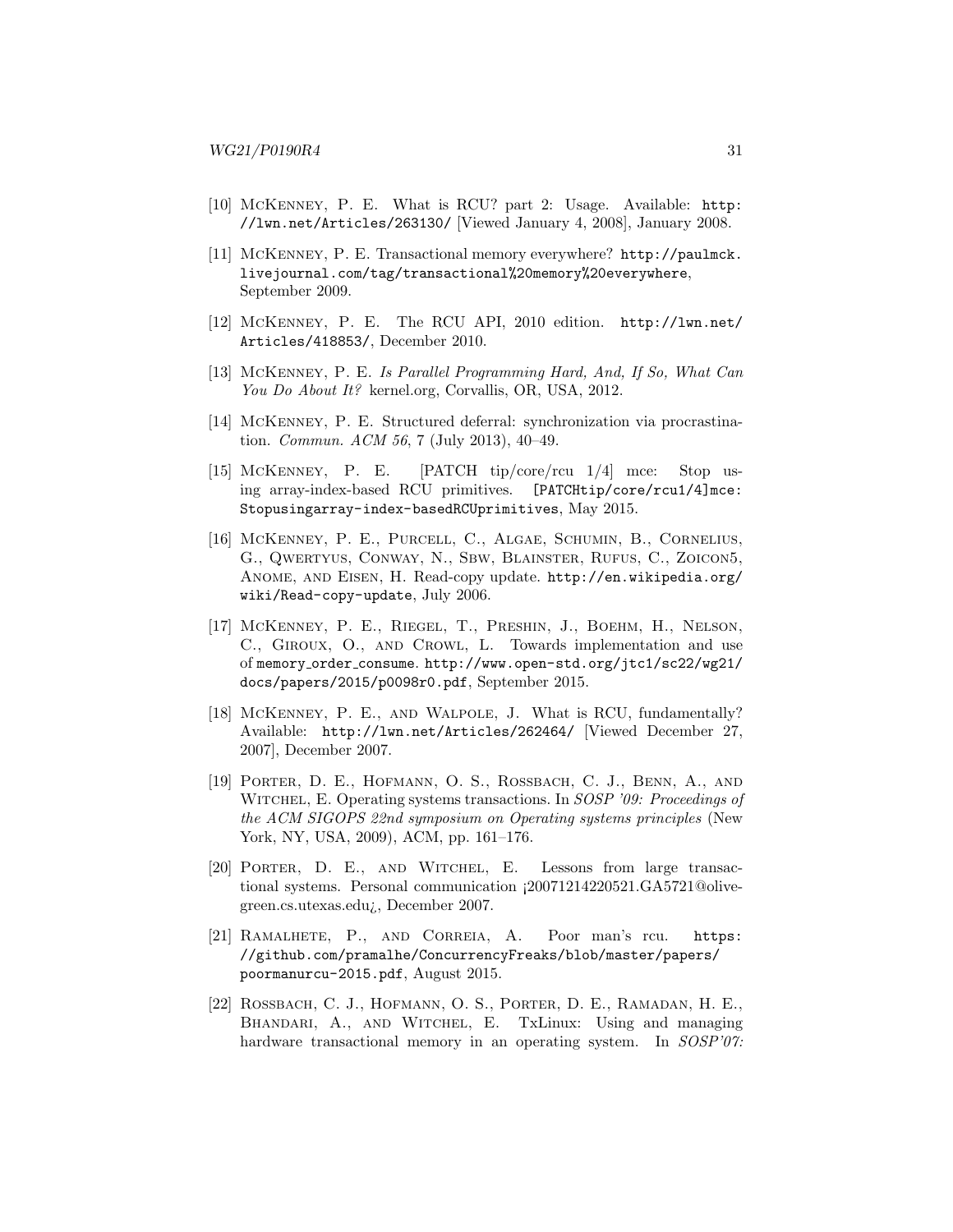Twenty-First ACM Symposium on Operating Systems Principles (October 2007), ACM SIGOPS. Available: [http://www.sosp2007.org/papers/](http://www.sosp2007.org/papers/sosp056-rossbach.pdf) [sosp056-rossbach.pdf](http://www.sosp2007.org/papers/sosp056-rossbach.pdf) [Viewed October 21, 2007].

- <span id="page-31-2"></span>[23] SITES, R. L., AND WITEK, R. T. Alpha AXP Architecture, second ed. Digital Press, 1995.
- <span id="page-31-1"></span>[24] Sivaramakrishnan, K., Ziarek, L., and Jagannathan, S. Eliminating read barriers through procrastination and cleanliness. In Proceedings of the 2012 International Symposium on Memory Management (New York, NY, USA, 2012), ISMM '12, ACM, pp. 49–60.
- <span id="page-31-0"></span>[25] Smith, R. Working draft, standard for programming language C++. [http://www.open-std.org/jtc1/sc22/wg21/docs/papers/2015/](http://www.open-std.org/jtc1/sc22/wg21/docs/papers/2015/n4527.pdf) [n4527.pdf](http://www.open-std.org/jtc1/sc22/wg21/docs/papers/2015/n4527.pdf), May 2015.

# Change Log

This paper was first posted informally in January of 2016. Revisions to this initial document are as follows:

- Add litmus tests in Section [4](#page-15-0) as requested by Michael Wong. (January 8, 2016.)
- Apply feedback from Hans, including noting non-RCU use cases in the preamble starting on the first page, more clearly distinguishing this proposal from the wording in the current standard throughout, providing better justification for equality comparisons breaking dependency chains, adding Hans's litmus test showing how avoiding undefined behavior can break dependency chains in a manner similar to equality comparisons, and marking as optional the wording for 29.9 (intrinsics for dependencypreserving equality comparison). (January 12, 2016.)
- Apply wording feedback from Jens Maurer. (January 13-22, 2016.)
- Apply feedback from Michael Wong, especially on litmus tests. (January 25, 2016 through February 5, 2016.)
- Highlight outstanding issues as discussed with Hans Boehm. (February 10, 2016.)
- Fix litmus tests issues reported by Michael Wong. (February 10, 2016.)

This version was mailed out as P0190R0 and presented at Jacksonville, Florida, USA. It was further revised:

• Fix litmus tests issues reported by Faisal Vali. (February 29, 2016.)